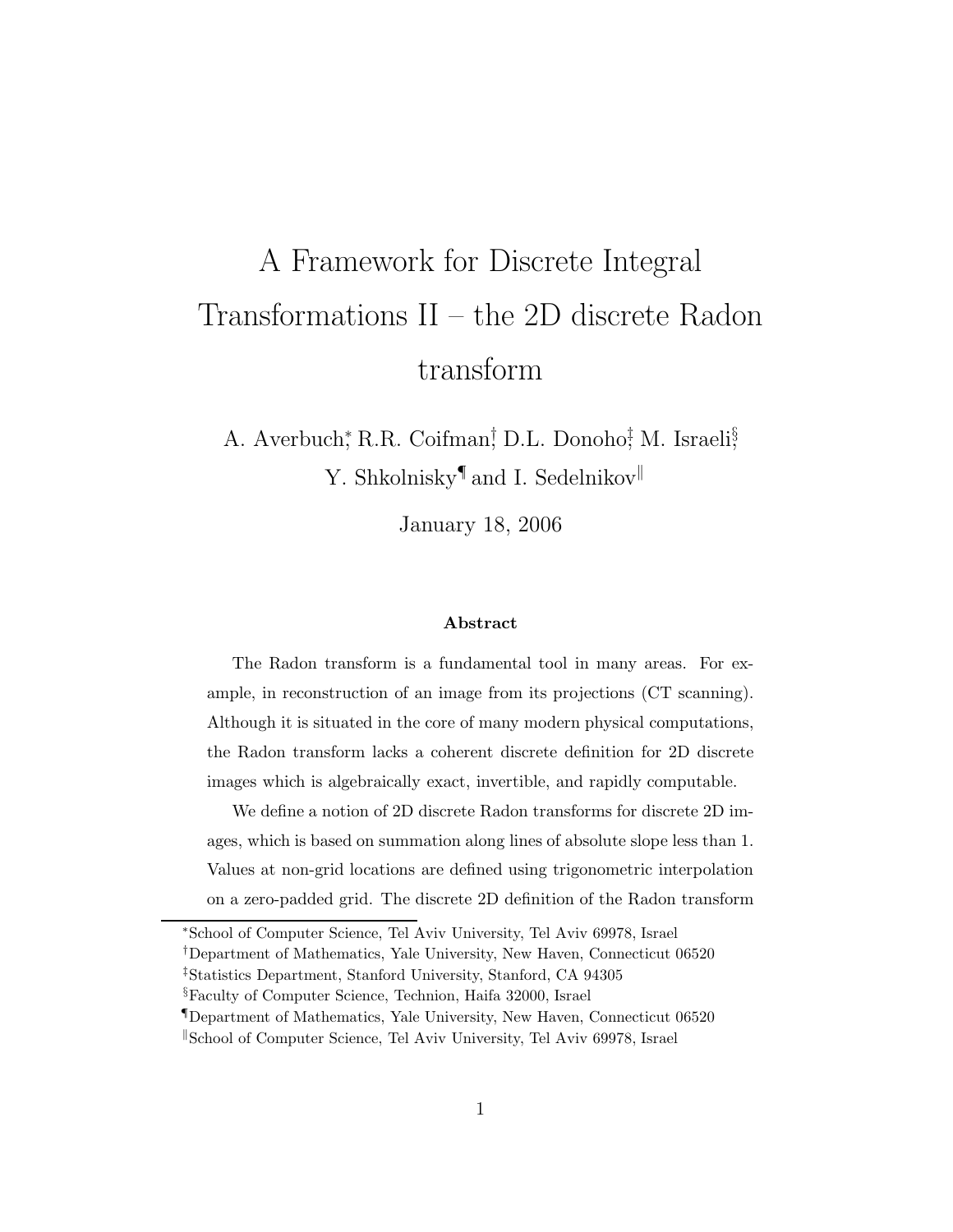is shown to be geometrically faithful as the lines used for summation exhibit no wraparound effects. There exists a special set of lines in  $\mathbb{R}^2$  for which the transform is rapidly computable and invertible. We describe an algorithm that computes the 2D discrete Radon transform and uses  $O(N \log N)$  operations, where  $N = n^2$  is the number of pixels in the image. The algorithm relies on a discrete Fourier slice theorem, which associates the discrete Radon transform with the pseudo-polar Fourier transform [14]. Finally, we prove that our definition provides a faithful description of the continuum, as it converges to the continuous Radon transform as the discretization step goes to zero.

## 1 Introduction

An important problem in image processing is how to reconstruct a cross section of an object from several images of its projections. A projection is defined as the line integral of some function on the object. For example, in CT scanning this function is the attenuation coefficient at each point, and the line integral (projection) corresponds to the attenuation of a X-ray beam that passes through the object. The Radon transform is the underlying mathematical tool used for CT scanning, as well as for a wide range of other disciplines, including radar imaging, geophysical imaging, nondestructive testing and medical imaging [6].

For the 2D case, the Radon transform of a function  $f(x, y)$ , denoted by  $\Re f(\theta, s)$ , is defined as the line integral of f along a line L inclined at an angle  $\theta$  and at distance s from the origin. Formally,

$$
\Re f(\theta, s) = \int_{L} f(x, y) du
$$
  
= 
$$
\int_{-\infty}^{\infty} \int_{-\infty}^{\infty} f(x, y) \delta(x \cos \theta + y \sin \theta - s) dx dy,
$$
 (1)

where  $\delta(x)$  is Dirac's delta function.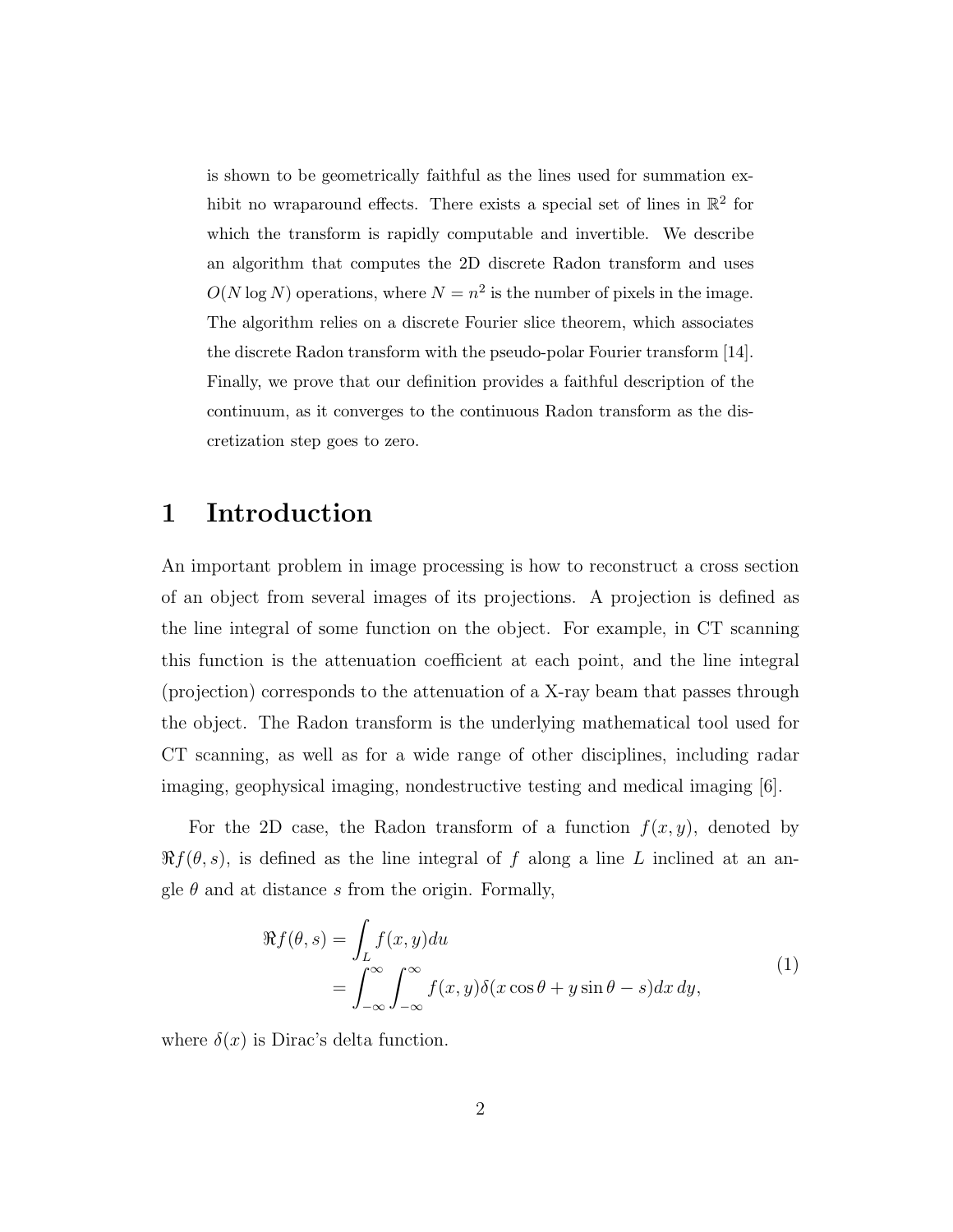There is a fundamental relationship between the 2D Fourier transform of a function and the 1D Fourier transform of its Radon transform. This relation is called the "Fourier slice theorem", and for the continuous case it stats that the 1D Fourier transform with respect to s of the projection  $\Re f(\theta, s)$  is equal to a central slice, at angle  $\theta$ , of the 2D Fourier transform of the function  $f(x, y)$ . That is,

$$
\widehat{\mathcal{R}f}(\theta,\xi) = \widehat{f}(\xi\cos\theta,\xi\sin\theta),\tag{2}
$$

where  $\hat{f}$  is the Fourier transform of f. For the proof, see for example [6, 10].

For modern applications it is important to have a discrete analog of  $\Re f$  for 2D digital images  $I = (I(u, v) : u, v = -n/2, \ldots, n/2 - 1)$ . This has been the object of attention of many authors over the last twenty years; a very large literature has ensued [1, 2, 3, 11, 12, 9]. Despite many attempts at defining a "digital" Radon transform", we believe that there is at present no definition which is both intellectually and practically satisfying.

### 1.1 Desiderate

To support our assertion, we propose the following desiderata for a notion of digital Radon transform.

- P1. Algebraic exactness The transform should be based on a clear and rigorous definition, not for example on analogy to Eq. 1, e.g., formulations such as 'we approximate the integral in Eq. 1 by a sum'.
- P2. Geometric fidelity The transform should be based on true geometric lines rather than lines which wrap around or are otherwise non-geometric.
- **P3.** Speed The transform should be rapidly computable, for example, admit an  $O(N \log N)$  algorithm where N is the size of the data in I, i.e.,  $N = n^2$ for in the 2D case.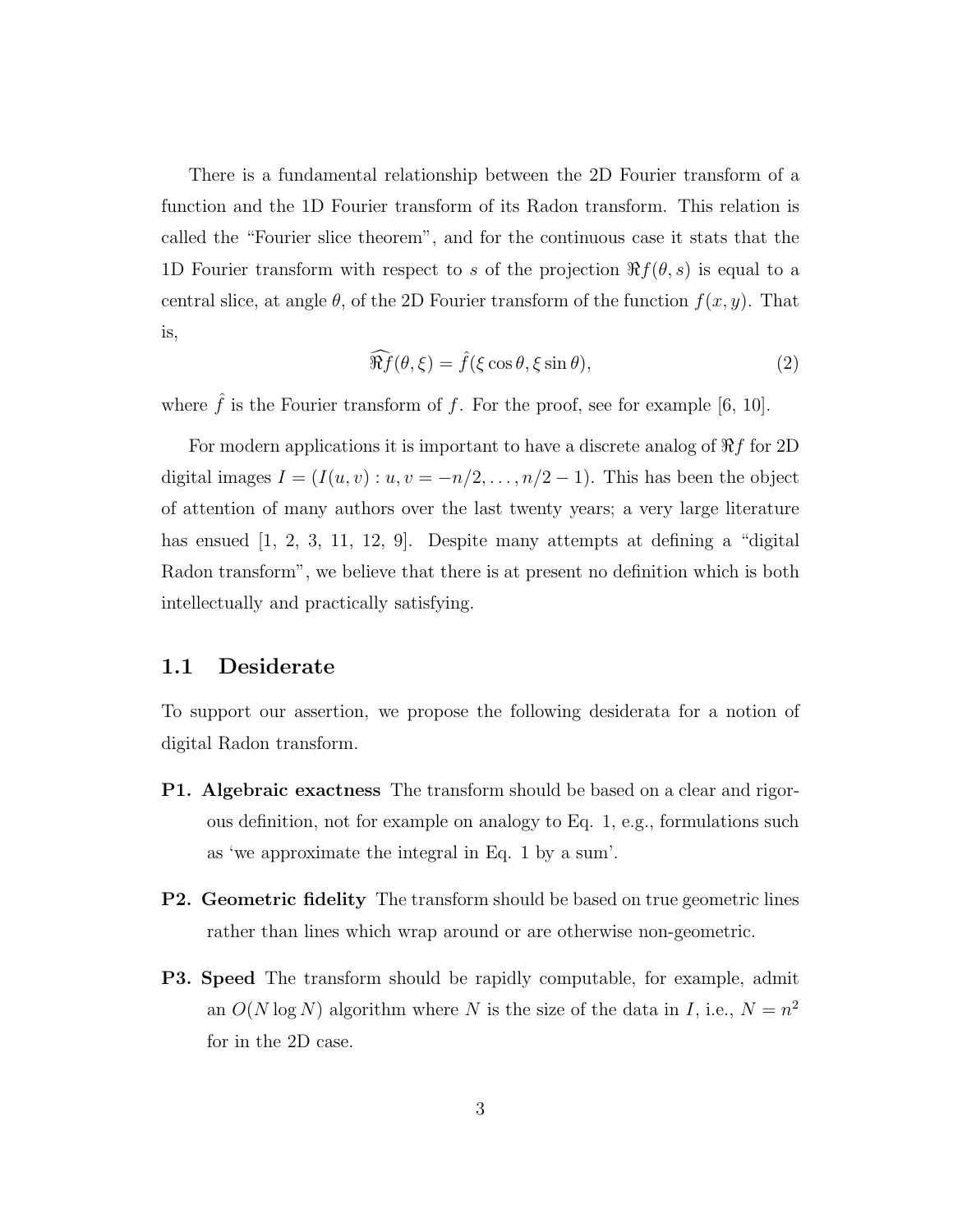- P4. Invertibility The transform should be invertible on its range. Moreover, there should be a fast reconstruction algorithm.
- P5. Parallels with continuum theory The transform should obey relations which parallel with those of the continuum theory (for example, relations with the Fourier transform).

The many existing contributions to the literature do not offer these properties simultaneously. A complete discussion would take space we do not have, so we content ourselves with three examples, which also help to illustrate the meaning of our desiderata above.

- Fourier Approaches. Some authors [7, 11] have attempted to exploit the projection-slice theorem (Eq. 2). In the continuum theory, this says that  $\Re f(\theta, \cdot)$  can be obtained by (a) performing a 2D Fourier transform, (b) obtaining a radial slice of the Fourier transform, and (c) applying a 1D inverse Fourier transform to the obtained slice. This suggests an algorithm for discrete data, by replacing steps (a) and (c) by fast Fourier transforms for data on 2D and 1D Cartesian grids, respectively. However, strictly speaking, this continuum approach is problematic since step (b) is not naturally defined on digital data: the 2D FFT outputs data in a Cartesian format, while the radial slices of the Fourier domain typically do not intersect the Cartesian grid. Therefore, some sort of interpolation is required, and so the transform is not algebraically exact. Also, even if the transform should turn out to be invertible (which may be very difficult to determine) the transform is typically not invertible by any straightforward algorithm.
- Multiscale Approaches. Other authors  $[2, 3, 4, 8]$  have attempted to exploit two-scale relations, which say that if one knows the Radon transform over four dyadic subsquares of a dyadic square these can be combined to obtain the Radon transform over the larger square. This suggests a re-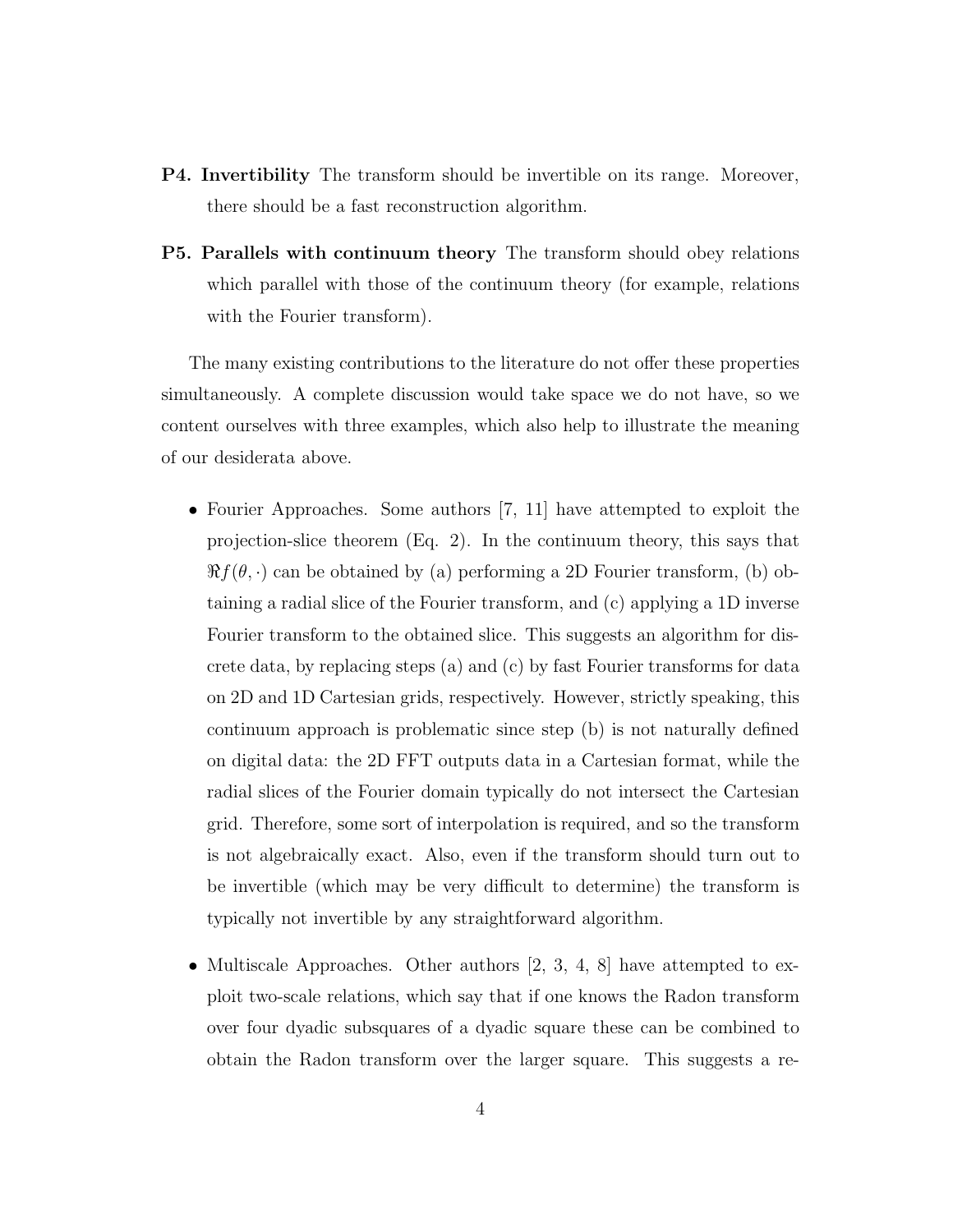cursive algorithm, in which the problem is broken up to the problem of computing Radon transforms over squares of smaller sizes which are then recombined. Strictly speaking, however, the driving identity is a fact about the continuum and does not directly apply to digital arrays, so that when this principle is operationalized, the results involve interpolation and other approximations, and end up being quite crude compared to what we have in mind here. Finally, the use of two-scale relations means that summation along lines is approximated by summation along line segments which are not exactly parallel and so the results can lack a certain degree of geometric fidelity.

• Algebraic Approaches. When *n* is a prime *p*, the data grid  $G = \{(u, v) :$  $0 \leq u, v < n$  may be considered as the group  $Z_p^2$ , which has very special properties [12]. The "lines"  $\{(ka + b \mod p, kc \mod p + d) : 0 \le k < p\}$ for appropriate a, b, c, d have a very special structure: pairs of "lines" either do not intersect at all, or intersect in just one point. This property makes it possible to define an algebraically exact Radon transform for integration along "lines" which operates in  $O(N \log(N))$  flops and is invertible. However, the "lines" have, for most parameters  $(a, b, c, d)$ , very little connection with lines of  $\mathbb{R}^2$ ; simple plots of such "lines" reveal that they are scattered point sets roughly equidistributed through the grid G. In effect, the "lines" wrap around (owing to the mod  $p$  in their definition), which destroys the geometric fidelity of the transform.

In this paper, we describe a notion of Radon transform for digital data which has all of our desired properties  $[P1]-[P5]$ . The notion we discuss belongs to a fourth stream of Radon research complementing the three streams of research just mentioned (Fourier-based methods, multiscale methods, and Algebraic Approaches) and represents in a certain sense the culmination of that stream. In effect, this fourth stream says that, to really make sense for digital data, the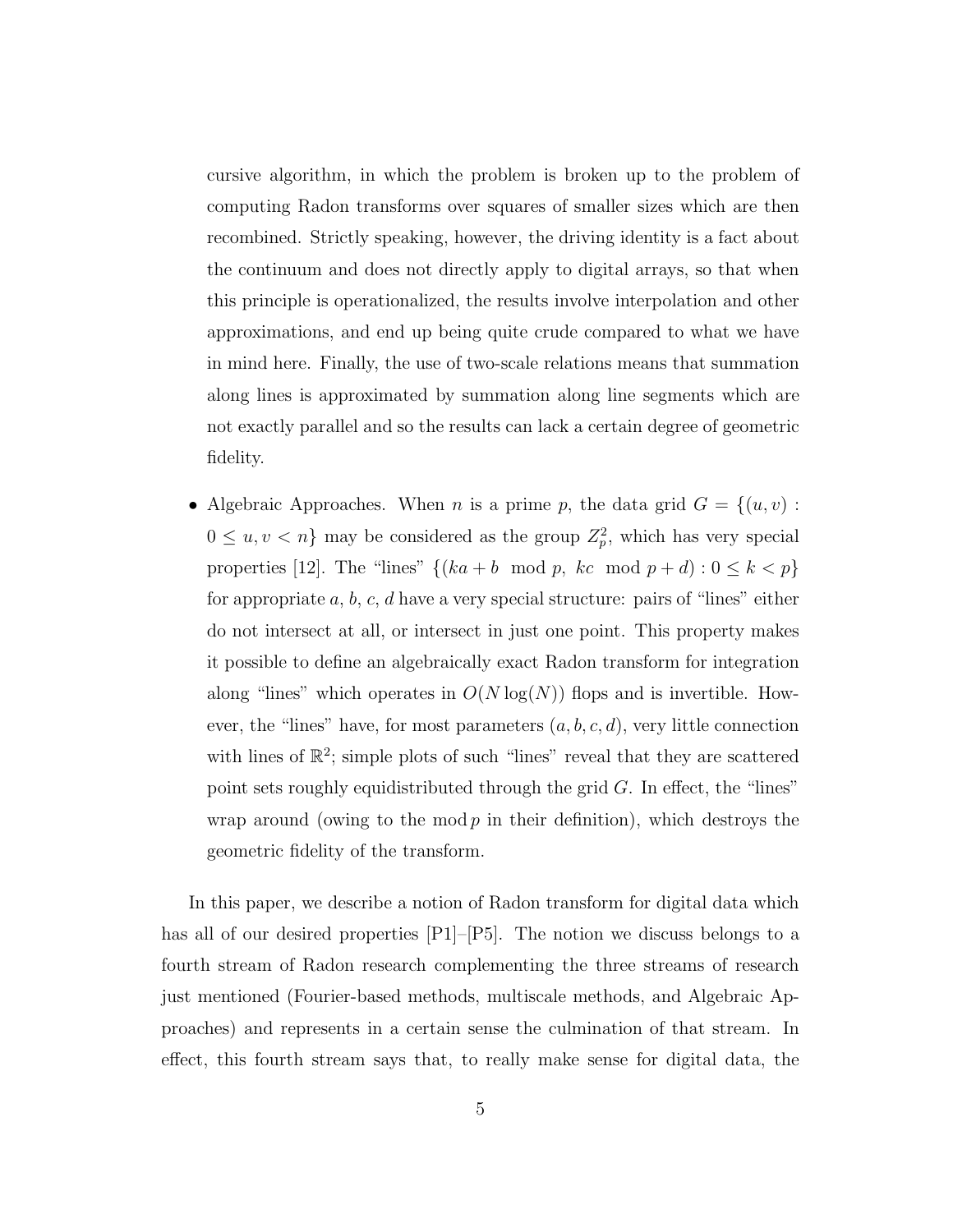appropriate notions of continuum Radon transform and of discrete 2D Fourier domain are subtly different than the usual ones. Nevertheless, we prove that the discrete Radon transform converges to the continuous Radon transform. This property is of major theoretical and computational importance since it shows that the discrete transform is indeed an approximation of the the continuous transform, and thus can be used to replace the continuous transform in digital implementations.

The organization of this paper is as follows. In Section 2 we define the 2D discrete Radon transform. The definition in Section 2 is derived for discrete images and a continuous set of lines. Section 3 provides a detailed proof of the Fourier slice theorem, which associates the discrete Radon transform with the 2D Fourier transform. Section 4 then discritizes the parameters used by the definition of Section 2, presents the relation between the discrete definition and the pseudo-polar Fourier transform [14], and describes fast and accurate forward and inverse algorithms that are based on the pseudo-polar Fourier transform. Finally, Section 5 proves that the discrete Radon transform converges to the continuous Radon transform as the discretization step goes to zero.

# 2 Construction of the transform

We are looking for a definition for the Radon transform for discrete data that satisfies properties [P1]–[P5]. Loosely speaking, the discrete Radon transform is defined by summing the samples of  $I(u, v)$  along lines. The two key issues of the construction are how to process lines of the discrete transform when they do not pass through grid points, and how to choose the set of lines which we sum in order to achieve geometric fidelity, rapid computation, and invertibility?

Generally speaking, the discrete Radon transform is defined by summing the discrete samples of the image  $I(u, v)$  along lines with absolute slope less than 1, for a reason that will be explained later. For lines of the form  $y = sx + t$  ( $|s| \leq 1$ ),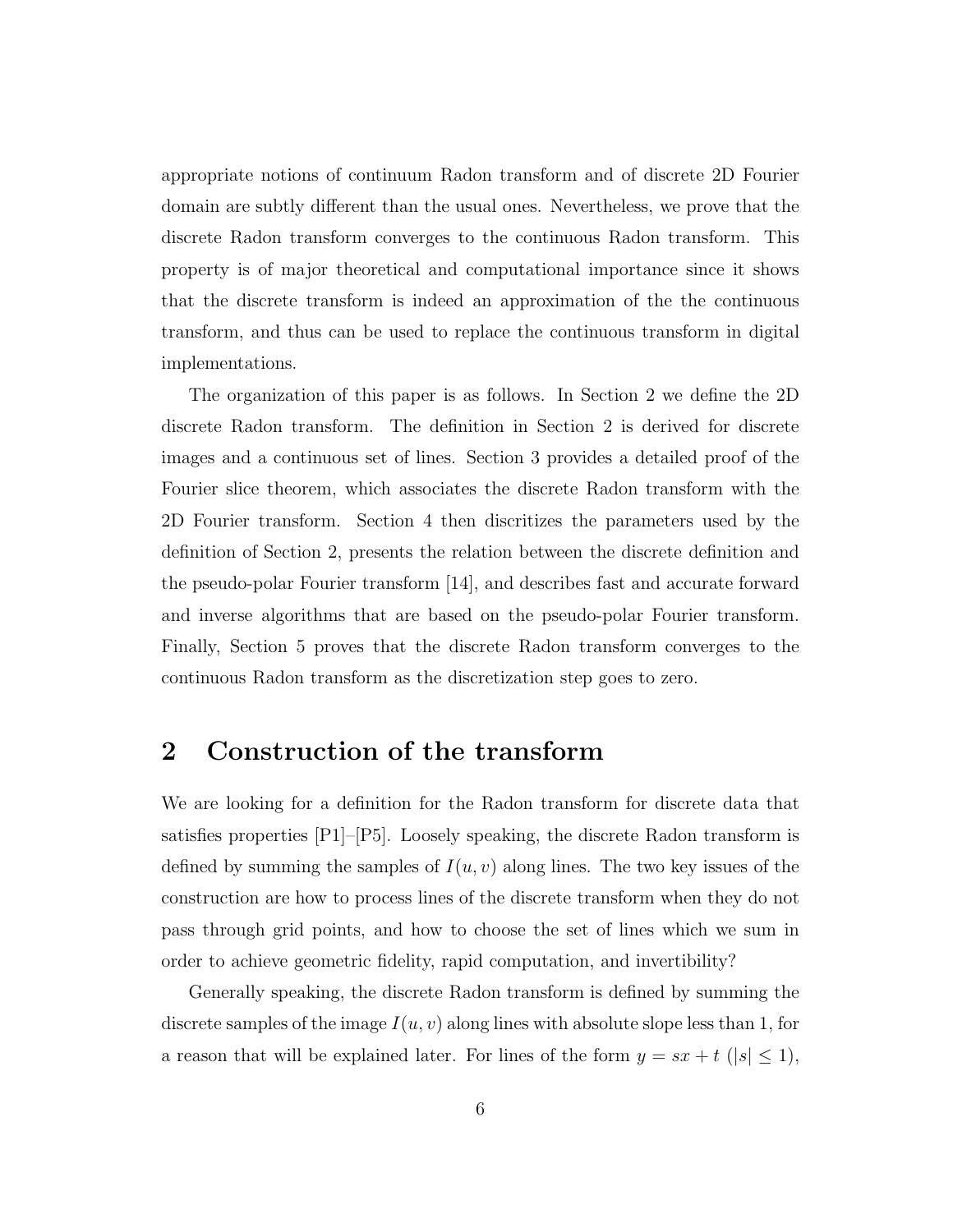we traverse each line by unit horizontal steps  $x = -n/2, \ldots, n/2 - 1$ , and for each x, we interpolate the image sample at position  $(x, y)$  by using trigonometric interpolation along the corresponding image column. For lines of the form  $y =$  $sx + t$  (|s|  $\geq$  1), we rephrase the line equation as  $x = s'y + t'$  (|s'|  $\leq$  1). In this case, we traverse the line by unit vertical steps, and for each integer  $y$ , we interpolate the value at the x coordinate  $x = s'y + t'$  by using trigonometric interpolation along the corresponding row.

Note that we did not restrict the values of s to be within a discrete set of values. As for now, we allow s to take any real value in  $[-1, 1]$ . The requirement for slopes less than 1 induces two families of lines:

**basically horizontal line** is a line of the form  $y = sx + t$  where  $|s| \leq 1$ .

**basically vertical line** is a line of the form  $x = sy + t$  where  $|s| \leq 1$ .

Using these line families we define the 2D Radon transform for discrete images as

**Definition 2.1** (2D Radon transform for discrete images). Let  $I(u, v)$ ,  $u, v =$  $-n/2, \ldots, n/2-1$ , be a  $n \times n$  array. Let s be a slope such that  $|s| \leq 1$ , and let t be an intercept such that  $t = -n, \ldots, n$ . Then,

$$
Radon(\{y = sx + t\}, I) = \sum_{u = -n/2}^{n/2 - 1} \widetilde{I}^1(u, su + t),
$$
\n(3)

$$
Radon(\{x = sy + t\}, I) = \sum_{v = -n/2}^{n/2 - 1} \tilde{I}^{2}(sv + t, v),
$$
\n(4)

where

$$
\widetilde{I}^1(u,y) = \sum_{v=-n/2}^{n/2-1} I(u,v)D_m(y-v), \quad u = -n/2, \dots, n/2-1, \ y \in \mathbb{R}, \tag{5}
$$

$$
\widetilde{I}^2(x,v) = \sum_{u=-n/2}^{n/2-1} I(u,v)D_m(x-u), \quad v = -n/2, \dots, n/2-1, \ x \in \mathbb{R}, \quad (6)
$$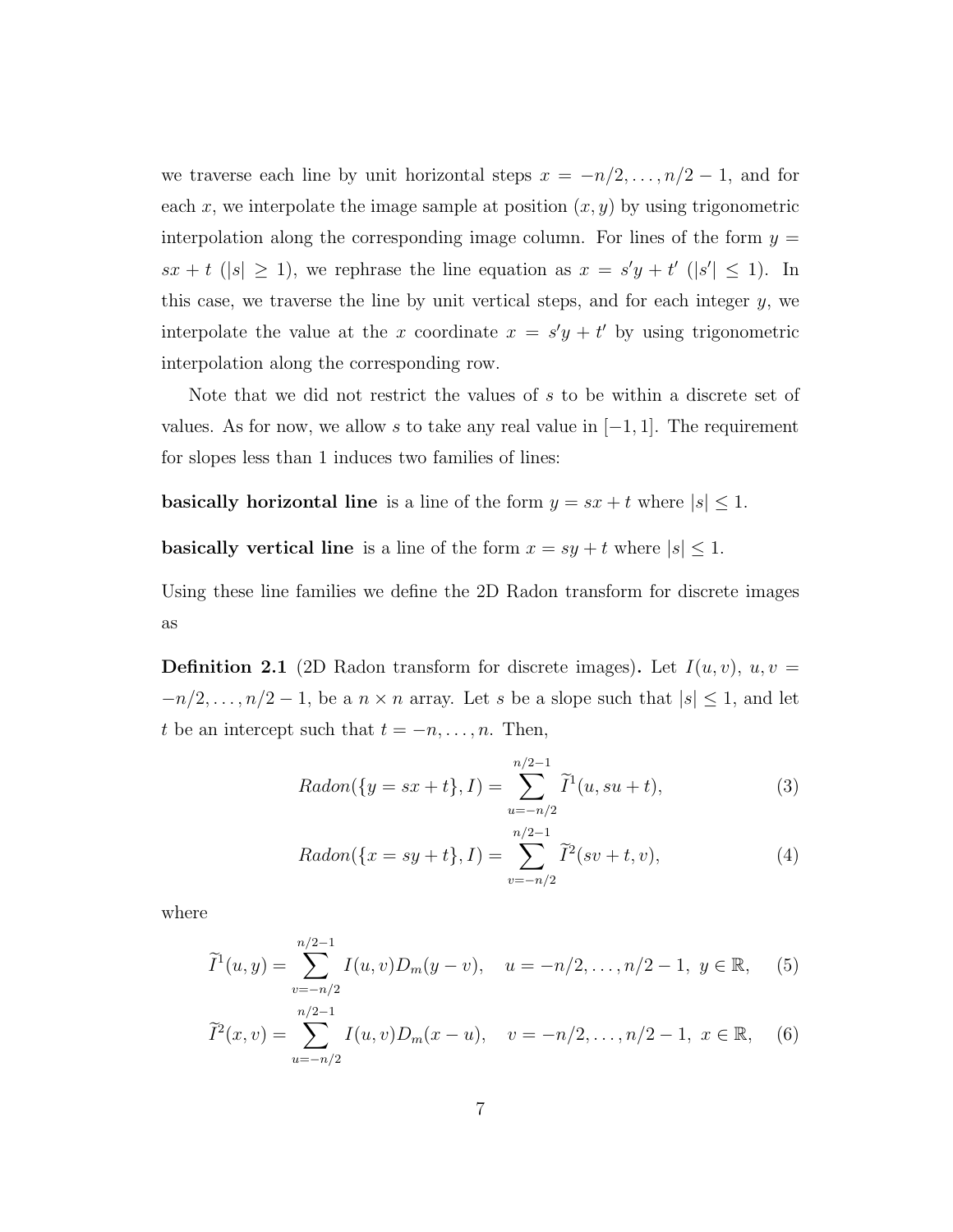and

$$
D_m(t) = \frac{\sin(\pi t)}{m \sin(\pi t/m)}, \quad m = 2n + 1.
$$
 (7)

Moreover, for an arbitrary line l with slope s and intercept t, such that  $|s| \leq 1$ and  $t = -n, \ldots, n$ , the Radon transform is given by

$$
(RI)(s,t) = \begin{cases} Radon(\{y = sx + t\}, I) & l \text{ is a basically horizontal line} \\ Radon(\{x = sy + t\}, I) & l \text{ is a basically vertical line.} \end{cases}
$$
(8)

 $I^1$  and  $I^2$  in Eqs. 5 and 6 are column-wise and row-wise interpolated versions of I, respectively, using the *Dirichlet kernel*  $D_m$  with  $m = 2n + 1$ .

Next, we explain the selection of the parameters t and m in Definition 2.1.

### 2.1 Selection of the parameters  $t$  and  $m$

Let  $y = sx + t$  be a basically horizontal line, that is  $|s| \leq 1$ . This selection of s partitions the plane between basically horizontal and vertical lines, and moreover, gives a complete symmetry in handling basically horizontal and vertical lines. Each result applies to basically horizontal lines will apply analogously to basically vertical lines, and vice versa. Hence, once s is fixed, it remains to find the range t of relevant intercepts. As we see in Section 4, using  $t = -n, \ldots, n$  assures that the transform is invertible, and moreover, when considering the analogy to the continuous case, this range of t provides us with all the lines that intersect the bounding box of  $I(u, v)$  (non-trivial projections).

Next, we explain the requirement  $m = 2n + 1$ . Suppose we were using the kernel  $D_n$  of length n instead of  $D_m$ . Taking some line  $y = sx + t$  (Fig. 1) and evaluating  $y_1$  at  $x_1$ , we obtain from Eq. 5

$$
\widetilde{I}^{1}(x_{1}, y_{1}) = \sum_{v=-n/2}^{n/2-1} I(x_{1}, v)D_{n}(y_{1} - v).
$$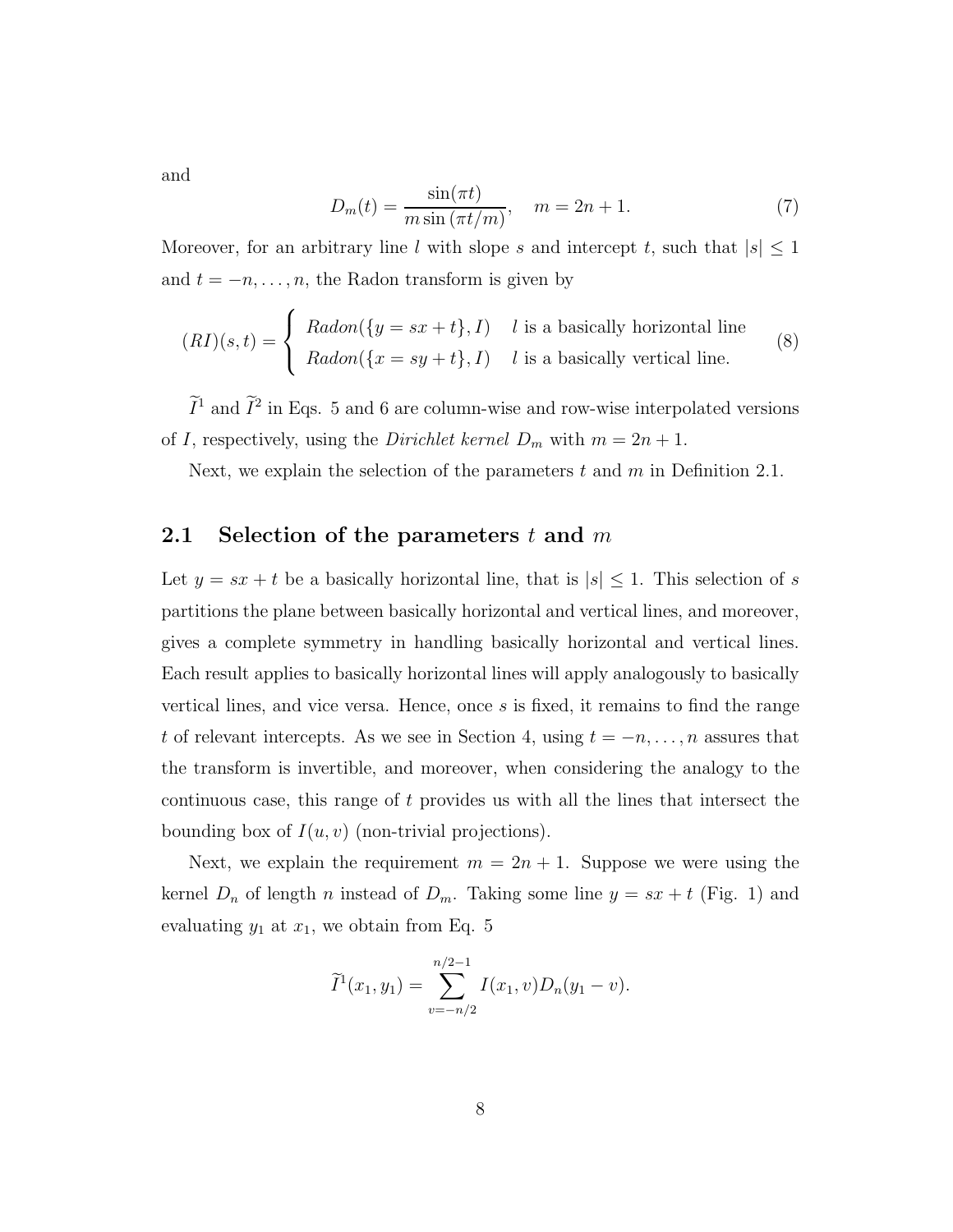

Figure 1: Summation of wraparound line without padding

It is easy to verify that if  $y_2 = y_1 - n$ , then (see Fig. 1)

$$
\widetilde{I}^{1}(x_{1}, y_{1}) = \pm \sum_{v=-n/2}^{n/2-1} I(x_{1}, v) D_{n}(y_{2} - v).
$$
\n(9)

Equation 9 states that evaluating  $\widetilde{I}^1$  at a point  $y_1$  is the same (in absolute value) as evaluating  $\tilde{I}^1$  at point  $y_1 - n$ . Taking a concrete example, evaluating  $\tilde{I}^1$  at  $y_1 =$  $n/2$ , which is outside the domain of  $I(u, v)$  and therefore should be interpolated as a small value, is the same as evaluating  $I^1$  at  $y = -n/2$ , which is a true sample of  $I(u, v)$ . This means that our line exhibits a wraparound, and the summation is not over true straight geometric lines. In other words, when we evaluate a sample  $(x_0, y_0)$ ,  $y_0 \geq n/2$ , the wraparound effect causes the interpolation to take into account non-zero samples of  $I(u, v)$  that are geometrically far from  $y_0$ . Specifically, we are actually evaluating  $y_0 - n$ , and the geometric meaning is that our summation is not over true geometric lines, but over some other "broken" lines (see Fig. 1 for the solid broken line).

To eliminate the wraparound effect we pad I with zeros (see Fig. 2), so that although wraparound occurs due to the periodic nature of the Dirichlet kernel, it will be over zeros and not over true samples of  $I(u, v)$ . See Fig. 2 for an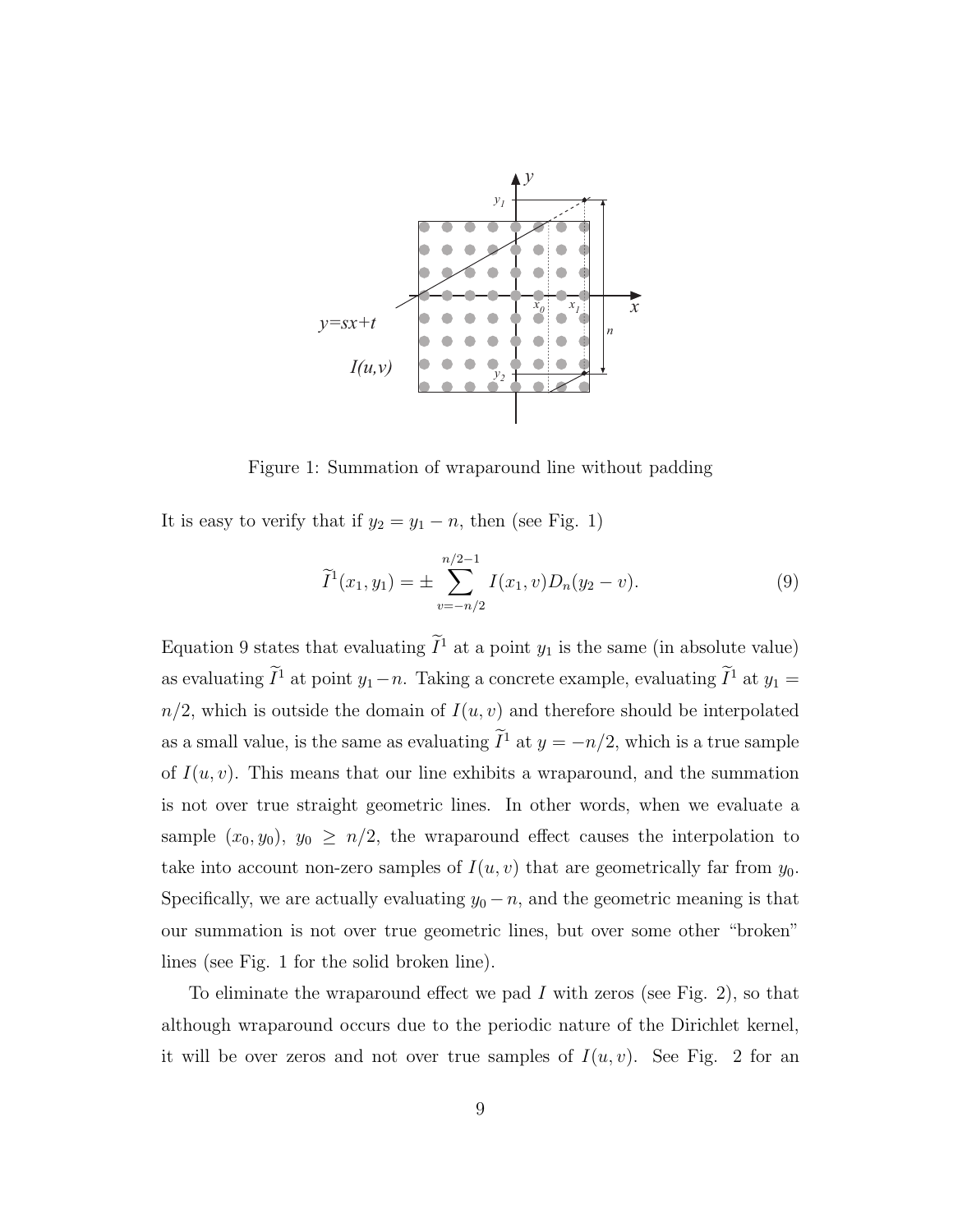

Figure 2: Summation of wraparound line with padding

illustration of geometric and wraparound lines in a padded image. Although the line on the right image exhibits wraparound, the wraparound is over zeros and not over true samples of  $I(u, v)$ . According to our choice of s and t, it follows that a line  $y = sx+t$  with  $x = -n/2, ..., n/2-1$  satisfies  $y_0 < 3n/2$ . When wraparound is taken into consideration (due to periodicity of length  $m = 2n + 1$ ), this  $y_0$  is equal to  $y_1 = y_0 - (2n + 1) < -n/2$ . Hence, we have to extend I with at least  $n + 1$  zeros to separate  $y_1$  (the wrapped around version of  $y_0$ ) from true samples of I. Thus, setting  $m = 2n + 1$  assures that samples with  $n/2 \le y_0 < 3n/2$  not to overlap with samples of I with  $-n/2 \leq y < n/2$ .

When basically vertical lines are considered, we obtain (due to symmetry) the same result, i.e., we have to use an interpolation kernel  $D_m$  with  $m = 2n + 1$ .

### 2.2 Representation of lines using angles

In order to derive the 2D Radon transform (Definition 2.1) in a more natural way, we rephrase it using angles instead of slopes. For a basically horizontal line  $y = sx + t$  with  $|s| \leq 1$ , we express s as  $s = \tan \theta$  with  $\theta \in [-\pi/4, \pi/4]$ , where  $\theta$  is the angle between the line and the positive direction of the x-axis.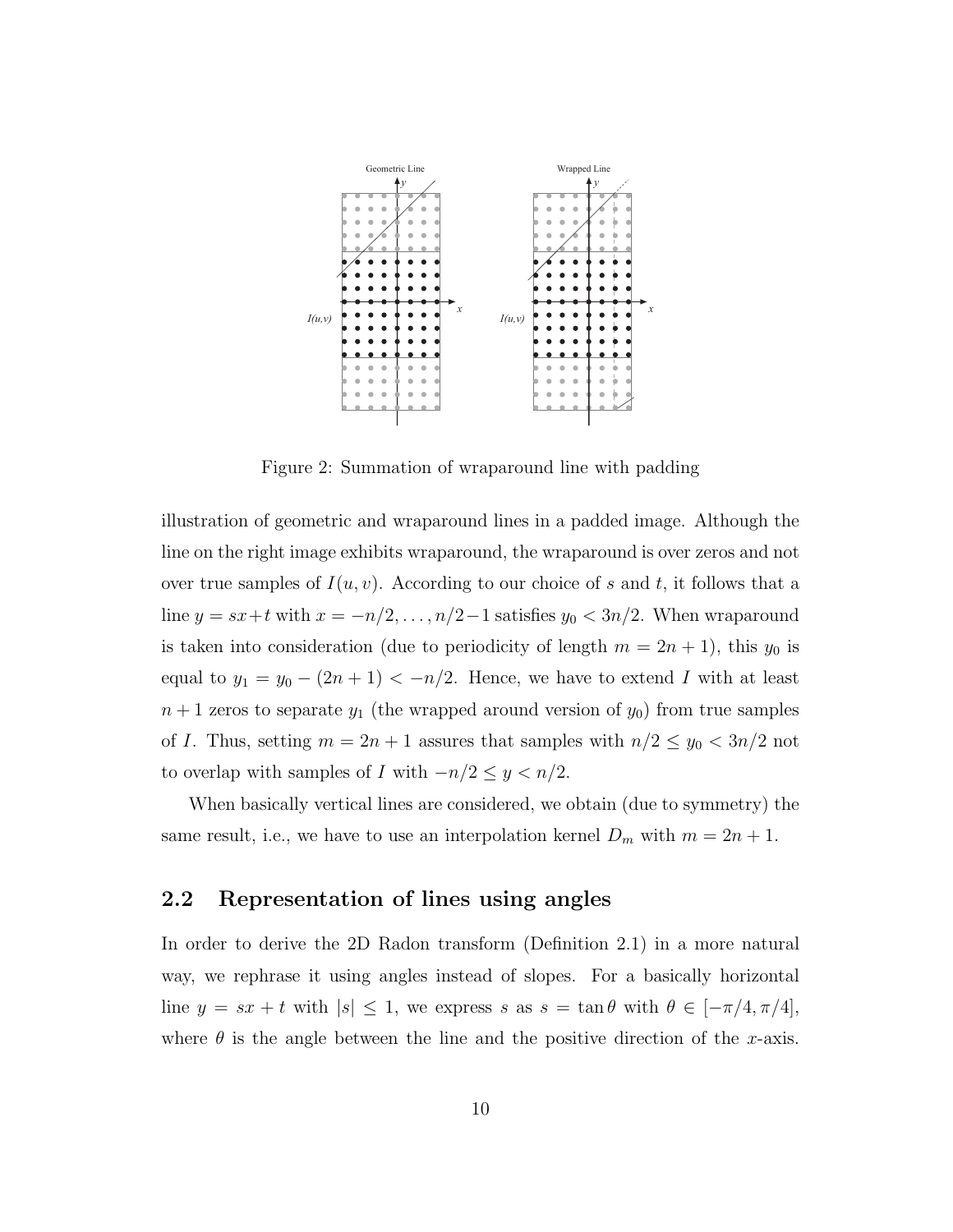Using this notation, a basically horizontal line has the form  $y = (\tan \theta)x + t$  with  $\theta \in [-\pi/4, \pi/4]$ . Given a basically vertical line  $x = sy + t$  with  $|s| \leq 1$ , we express s as  $s = \cot \theta$  with  $\theta \in [\pi/4, 3\pi/4]$ , where  $\theta$  is again the angle between the line and the positive direction of the x-axis. Hence, a basically vertical line has the form  $x = (\cot \theta)y + t$  with  $\theta \in [\pi/4, 3\pi/4]$ .

Using this parametric representation we rephrase the definition of the Radon transform (Definition 2.1) as

**Definition 2.2.** Let  $I(u, v)$ ,  $u, v = -n/2, \ldots, n/2 - 1$ , be a  $n \times n$  array. Let  $\theta \in [-\pi/4, 3\pi/4]$ , and let t be an intercept such that  $t = -n, \ldots, n$ . Then,

$$
R_{\theta}I(t) = \begin{cases} Radon(\lbrace y = (\tan \theta)x + t \rbrace, I) & \theta \in [-\pi/4, \pi/4] \\ Radon(\lbrace x = (\cot \theta)y + t \rbrace, I) & \theta \in [\pi/4, 3\pi/4], \end{cases}
$$
(10)

where  $Radon({y = sx + t}, I)$  and  $Radon({x = sy + t}, I)$  are given in Eqs. 3 and 4, respectively.

The Radon transform in Definition 2.2 operates on discrete images  $I(u, v)$ while  $\theta$  is continuous. In Section 4 we discretize the parameter  $\theta$  in order to get a "discrete Radon transform" that satisfies properties [P1]–[P5] given in Section 1.

## 3 Fourier slice theorem

The continuous Fourier slice theorem (Eq. 2) allows to evaluate the continuous Radon transform using the 2D Fourier transform. We are looking for a similar relation between the discrete Radon transform and the discrete Fourier transform of an image. We can then use such a relation to compute the discrete Radon transform.

To construct such a relation we define some auxiliary operators which enable us to rephrase the definition of the discrete Radon transform (Definition 2.2) in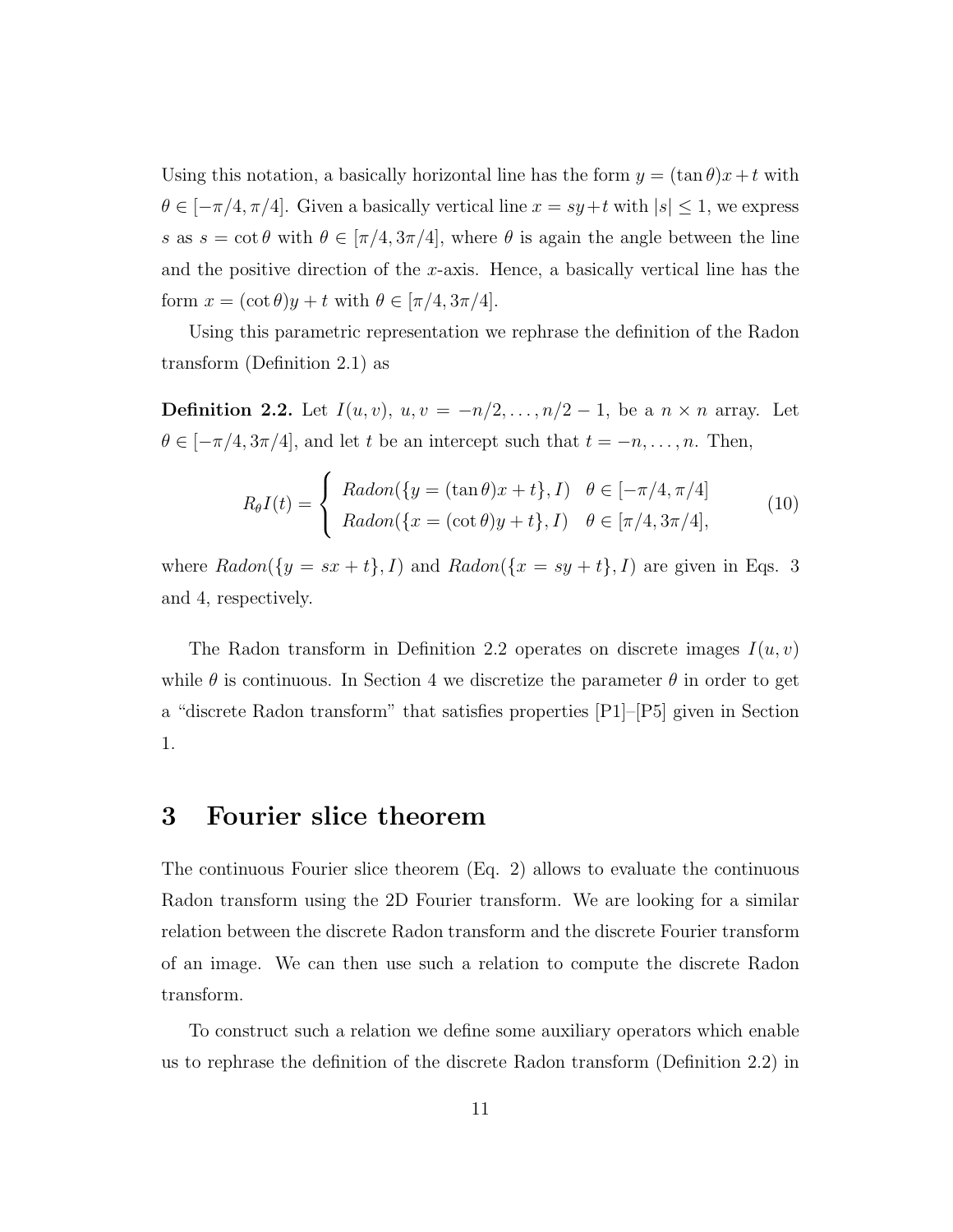a more convenient way. Throughout this section we denote by  $\mathbb{C}^m$  the set of complex-valued vectors of length m, indexed from  $-|m/2|$  to  $|(m-1)/2|$ . Also, we denote by  $\mathbb{C}^{k \times l}$  the set of 2D complex-valued images of dimensions  $k \times l$ . Each image  $I \in \mathbb{C}^{k \times l}$  is indexed as  $I(u, v)$ , where  $u = -\lfloor k/2 \rfloor, \ldots, \lfloor (k-1)/2 \rfloor$ and  $v = -\lfloor l/2 \rfloor, \ldots, \lfloor (l-1)/2 \rfloor$ .

**Definition 3.1** (Translation operator). Let  $\alpha \in \mathbb{C}^m$  and  $\tau \in \mathbb{R}$ . The *translation* operator  $T_{\tau}: \mathbb{C}^m \to \mathbb{C}^m$  is given by

$$
(T_{\tau}\alpha)_u = \sum_{i=-n}^n \alpha_i D_m(u - i - \tau), \quad m = 2n + 1,
$$
 (11)

where  $u = -n, \ldots, n$  and  $D_m$  is given by Eq. 7.

The translation operator  $T_{\tau}$  takes a vector of length m and translates it by  $\tau$ by using trigonometric interpolation.

**Lemma 3.2.** Let  $T<sub>\tau</sub>$  be the translation operator given by Definition 3.1. Then,

$$
adj T_{\tau} = T_{-\tau}.
$$

The proof easily follows from Definition 3.1 and the fact that  $D_m(t)$  is an even function.

An important property of the translation operator  $T_{\tau}$  is that the translation of exponentials is algebraically exact. In other words, translating a vector of samples of the exponential  $e^{2\pi ikx/m}$  is the same as resampling the exponential at the translated points. This observation is of great importance for proving the Fourier slice theorem.

**Lemma 3.3.** Let  $m = 2n + 1$ ,  $\varphi(x) = e^{2\pi ikx/m}$ . Define the vector  $\phi \in \mathbb{C}^m$  as  $\phi = (\varphi(t): t = -n, \ldots, n)$ . Then, for arbitrary  $\tau \in \mathbb{R}$ 

$$
(T_{\tau}\phi)_t = \varphi(t-\tau), \quad t = -n, \ldots, n.
$$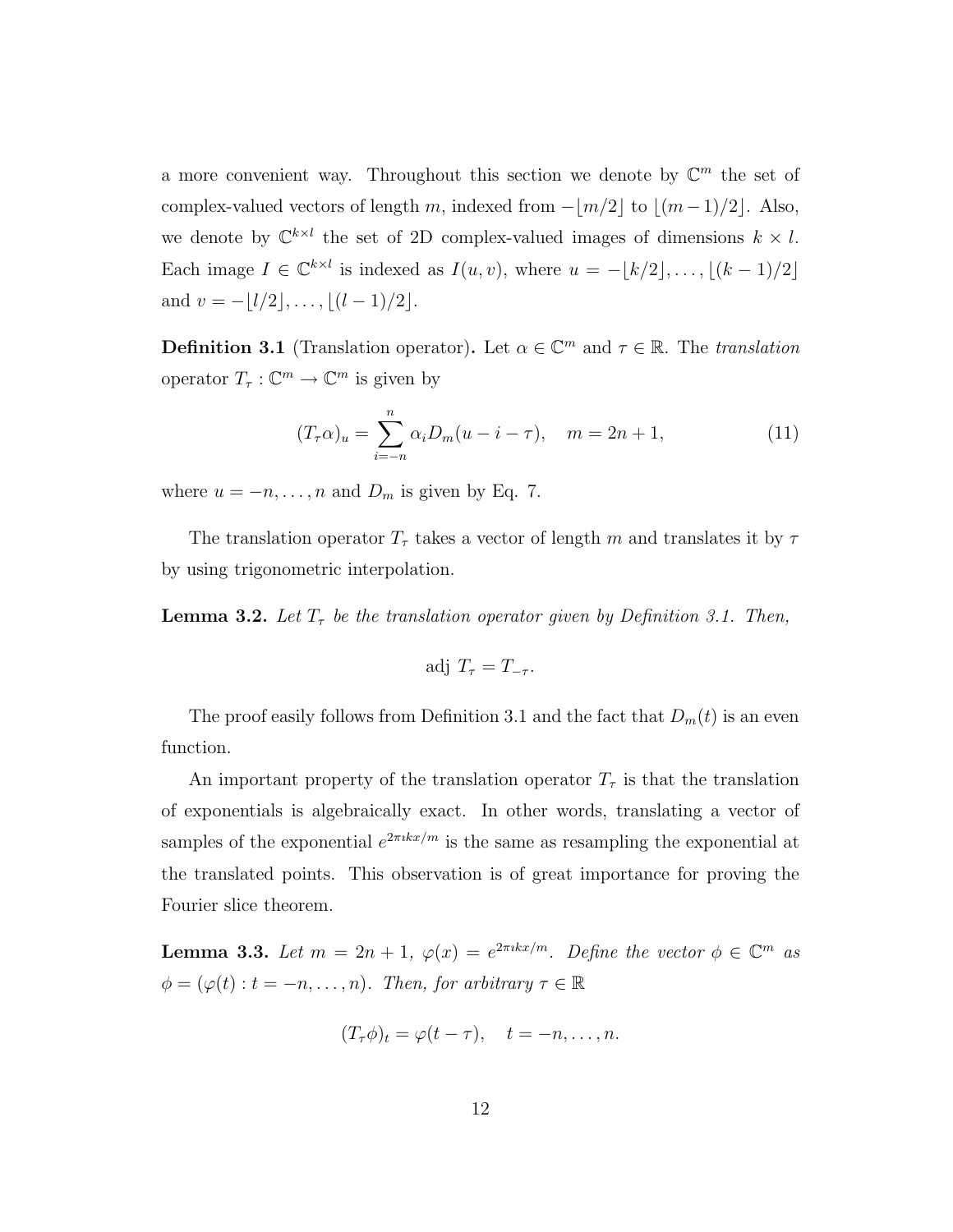The proof follows since  $(T_\tau \phi)_x$  and  $\varphi(x - \tau)$ ,  $x \in \mathbb{R}$ , are two trigonometric polynomials of degree m that coincide on  $m = 2n + 1$  points  $t = -n, \ldots, n$  [15].

**Definition 3.4.** The extension operators  $E^1$ :  $\mathbb{C}^{n \times n} \to \mathbb{C}^{n \times m}$  and  $E^2$ :  $\mathbb{C}^{n \times n} \to$  $\mathbb{C}^{m \times n}$  are given by

$$
E^{i}I(u,v) = \begin{cases} I(u,v) & u,v = -n/2, \dots, n/2 - 1 \\ 0 & \text{otherwise,} \end{cases}
$$
 (12)

where  $i = 1, 2,$  and  $m = 2n + 1$ .

 $E<sup>1</sup>$  is an operator that takes an array of size  $n \times n$  and produces an array of size  $(2n + 1) \times n$   $(2n + 1$  rows and n columns) by adding  $n/2 + 1$  zero rows at the top of the array and  $n/2$  zero rows at the bottom of the array. Similarly,  $E^2$ corresponds to padding the array I with  $n+1$  zero columns,  $n/2+1$  at the right and  $n/2$  at the left.

**Definition 3.5.** The truncation operators  $U^1$  :  $\mathbb{C}^{n \times m} \to \mathbb{C}^{n \times n}$  and  $U^2$  :  $\mathbb{C}^{m \times n} \to$  $\mathbb{C}^{n \times n}$  are given by

$$
U^{i}I(u,v) = I(u,v), \quad u, v = -n/2, \dots, n/2 - 1,
$$
\n(13)

where  $i = 1, 2$  and  $m = 2n + 1$ .

The operator  $U^1$  removes  $n/2+1$  rows from the top of the array and  $n/2$  rows from the bottom of the array, recovering a  $n \times n$  image. Similarly,  $U^2$  removes  $n/2 + 1$  columns from the right and  $n/2$  columns from the left of the array.

**Lemma 3.6.** Let  $E^1$  and  $U^1$  be the extension and truncation operators, given by Definitions 3.4 and 3.5, respectively. Then,

$$
adj E1 = U1, \t U2 = adj E2.
$$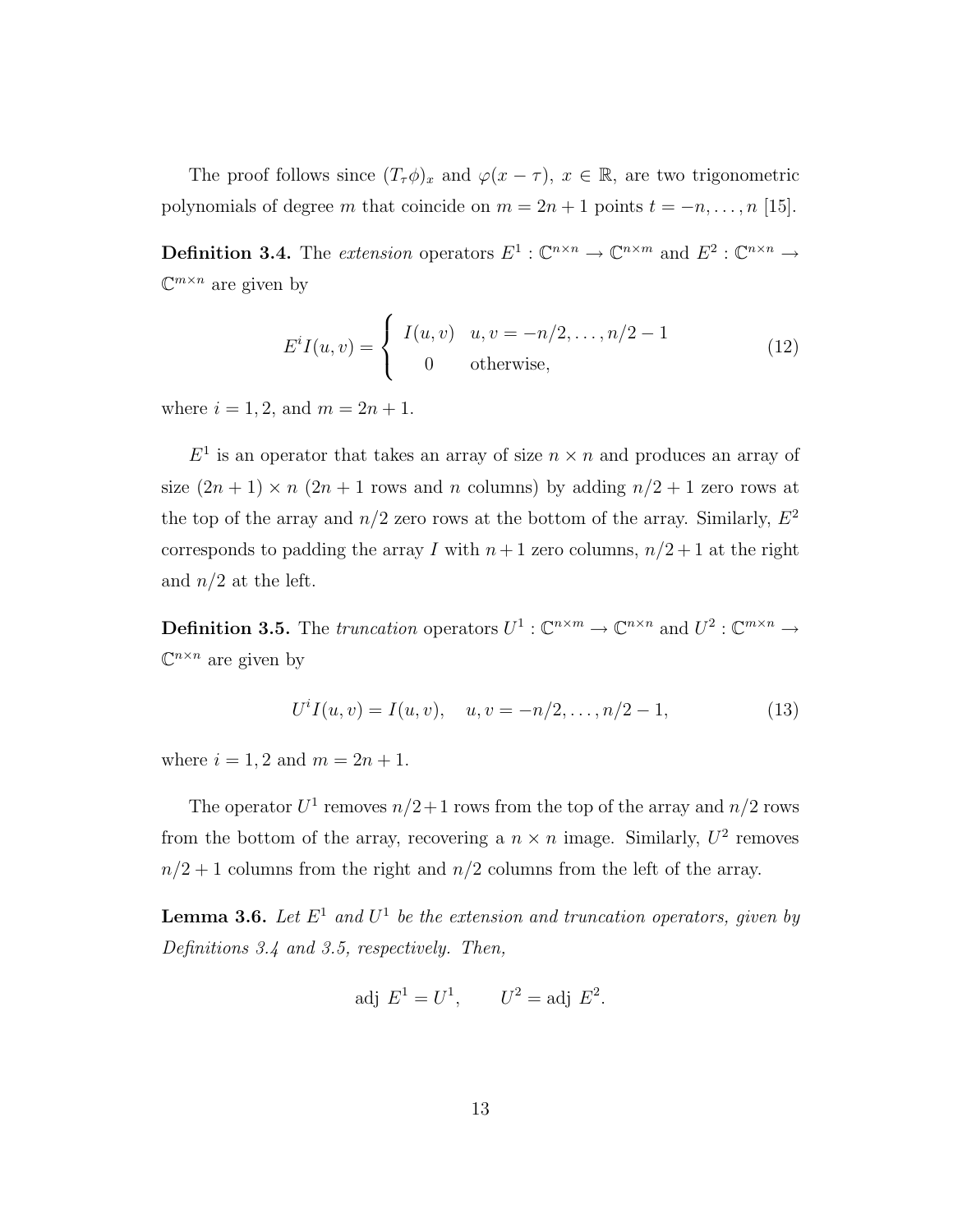**Definition 3.7.** Let  $I(u, v)$ ,  $u, v = -n/2, ..., n/2 - 1$ , be a  $n \times n$  image. The shearing operators  $S^1 : \mathbb{C}^{n \times m} \to \mathbb{C}^{n \times m}$  and  $S^2 : \mathbb{C}^{m \times n} \to \mathbb{C}^{m \times n}$ ,  $m = 2n + 1$ , are given by

$$
(S^1_{\theta}I)(u,v) = (T_{-u \tan \theta}I(u,\cdot))_v, \quad \theta \in [-\pi/4, \pi/4],
$$
 (14)

$$
(S^2_{\theta}I)(u,v) = (T_{-v \cot \theta}I(\cdot,v))_u, \quad \theta \in [\pi/4, 3\pi/4].
$$
 (15)

Lemma 3.8. For  $t = -n, \ldots, n$ ,

$$
RI(\theta, t) = \begin{cases} \sum_{u=-n/2}^{n/2-1} (S_{\theta}^1(E^1 I))(u, t), & \theta \in [-\pi/4, \pi/4], \\ \sum_{v=-n/2}^{n/2-1} (S_{\theta}^2(E^2 I))(t, v), & \theta \in [\pi/4, 3\pi/4]. \end{cases}
$$

*Proof.* For simplicity we denote  $I^1 \triangleq E^1 I$ . For  $\theta \in [-\pi/4, \pi/4]$  in Definition 2.2 we have

$$
RI(\theta, t) = Radon\{y = s_1x + t, I\} = \sum_{u = -n/2}^{n/2 - 1} \widetilde{I}^1(u, s_1u + t),
$$
 (16)

where  $s = \tan \theta$  and  $I^1$  is given by Eq. 5. By substituting Eq. 5 in Eq. 16 we get

$$
RI(\theta, t) = \sum_{u=-n/2}^{n/2-1} \sum_{v=-n/2}^{n/2-1} I(u, v) D_m(s_1u + t - v).
$$

From Definition 3.1

$$
(T_{-\tau}\dot{I}^1(u,\cdot))_t = \sum_{v=-n}^n \dot{I}^1(u,v)D_m(t-v+\tau), \quad u = -n/2,\ldots,n/2-1,
$$

and by substituting  $\tau = u \tan \theta$  we get

$$
(T_{-u \tan \theta} \dot{I}^1(u, \cdot))_t = \sum_{v=-n}^n \dot{I}^1(u, v) D_m(t - v + u \tan \theta).
$$
 (17)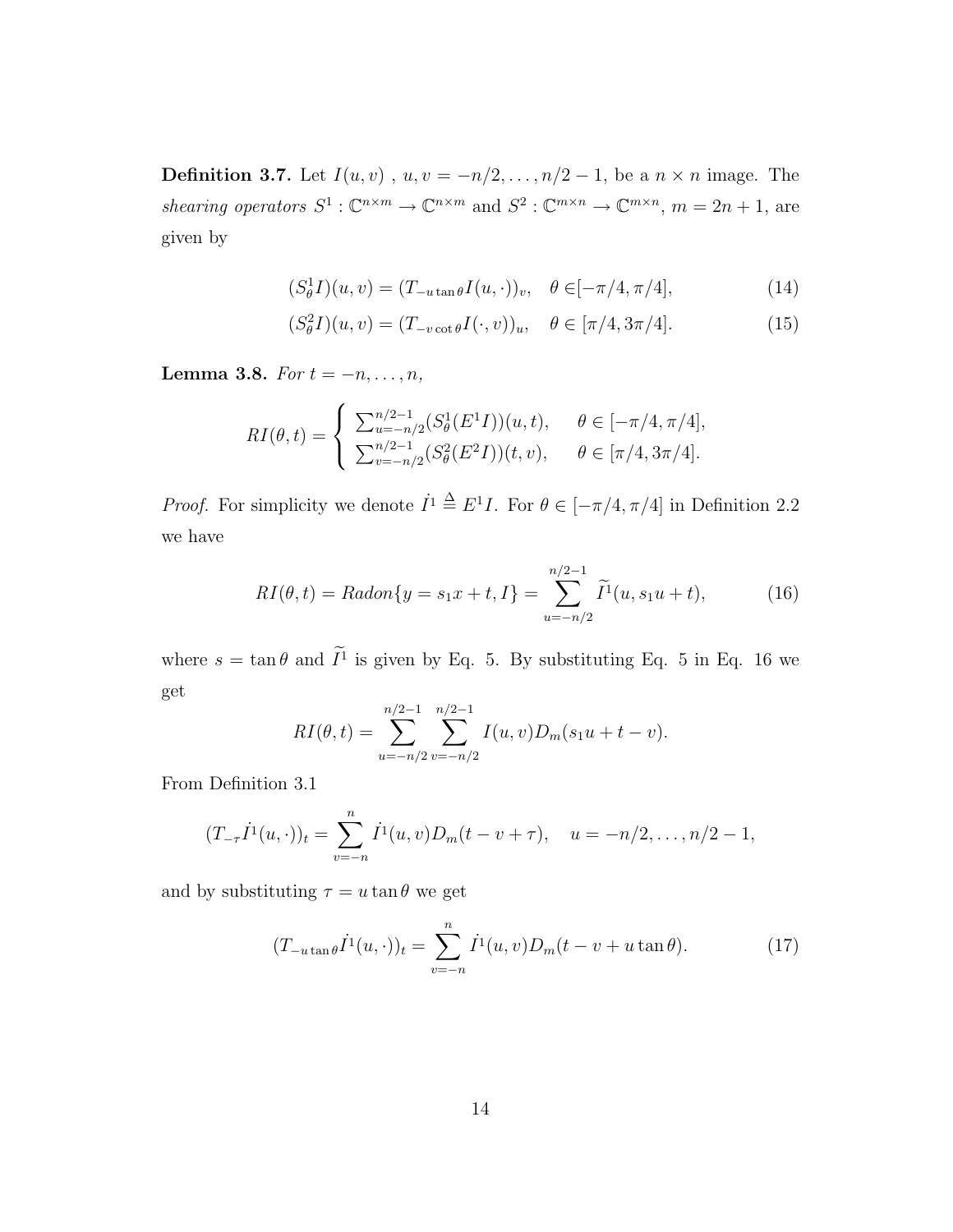From Eq. 17 and the definition of  $S^1_{\theta}$  we get

$$
\sum_{u=-n/2}^{n/2-1} (S_{\theta}^1 \dot{I}^1)(u,t) = \sum_{u=-n/2}^{n/2-1} (T_{-u \tan \theta} \dot{I}(u,\cdot))_t
$$
  
= 
$$
\sum_{u=-n/2}^{n/2-1} \sum_{v=-n}^{n} \dot{I}^1(u,v) D_m(t-v+u \tan \theta)
$$
 (18)

$$
= \sum_{u=-n/2}^{n/2-1} \sum_{v=-n/2}^{n/2-1} I(u,v)D_m(t-v+u\tan\theta), \qquad (19)
$$

where Eq. 19 follows from Eq. 18 since  $\dot{I}^1(u, v) = 0$  for  $v < -n/2$  or  $v \ge n/2$ and  $\dot{I}^1(u, v) = I(u, v)$  otherwise. Hence, for  $\theta \in [-\pi/4, \pi/4]$ 

$$
(RI)(\theta, t) = \sum_{u=-n/2}^{n/2-1} (S^1_{\theta}(E^1 I))(u, t).
$$

The proof for  $\theta \in [\pi/4, 3\pi/4]$  is similar.

**Definition 3.9.** Let  $\psi \in \mathbb{C}^m$ ,  $m = 2n + 1$ . The backprojection operators  $B^1_{\theta}$ :  $\mathbb{C}^m \to \mathbb{C}^{n \times m}$  and  $B_\theta^2 : \mathbb{C}^m \to \mathbb{C}^{m \times n}$  are given by

$$
(B_{\theta}^{1}\psi)(u,\cdot) = T_{u\tan\theta}\psi, \quad \theta \in [-\pi/4, \pi/4],
$$
  

$$
(B_{\theta}^{2}\psi)(\cdot, v) = T_{v \cot\theta}\psi, \quad \theta \in [\pi/4, 3\pi/4].
$$
 (20)

Lemma 3.10.

$$
adj B^1_{\theta} = \sum_{u} S^1_{\theta}, \qquad (21)
$$

$$
adj B_{\theta}^2 = \sum_{v} S_{\theta}^2.
$$
 (22)

The proof follows easily from Definitions 3.7 and 3.9, Lemma 3.1, and the definition of the inner product  $\langle \cdot, \cdot \rangle$ .

We can now given an explicit formula for the adjoint Radon transform.

 $\Box$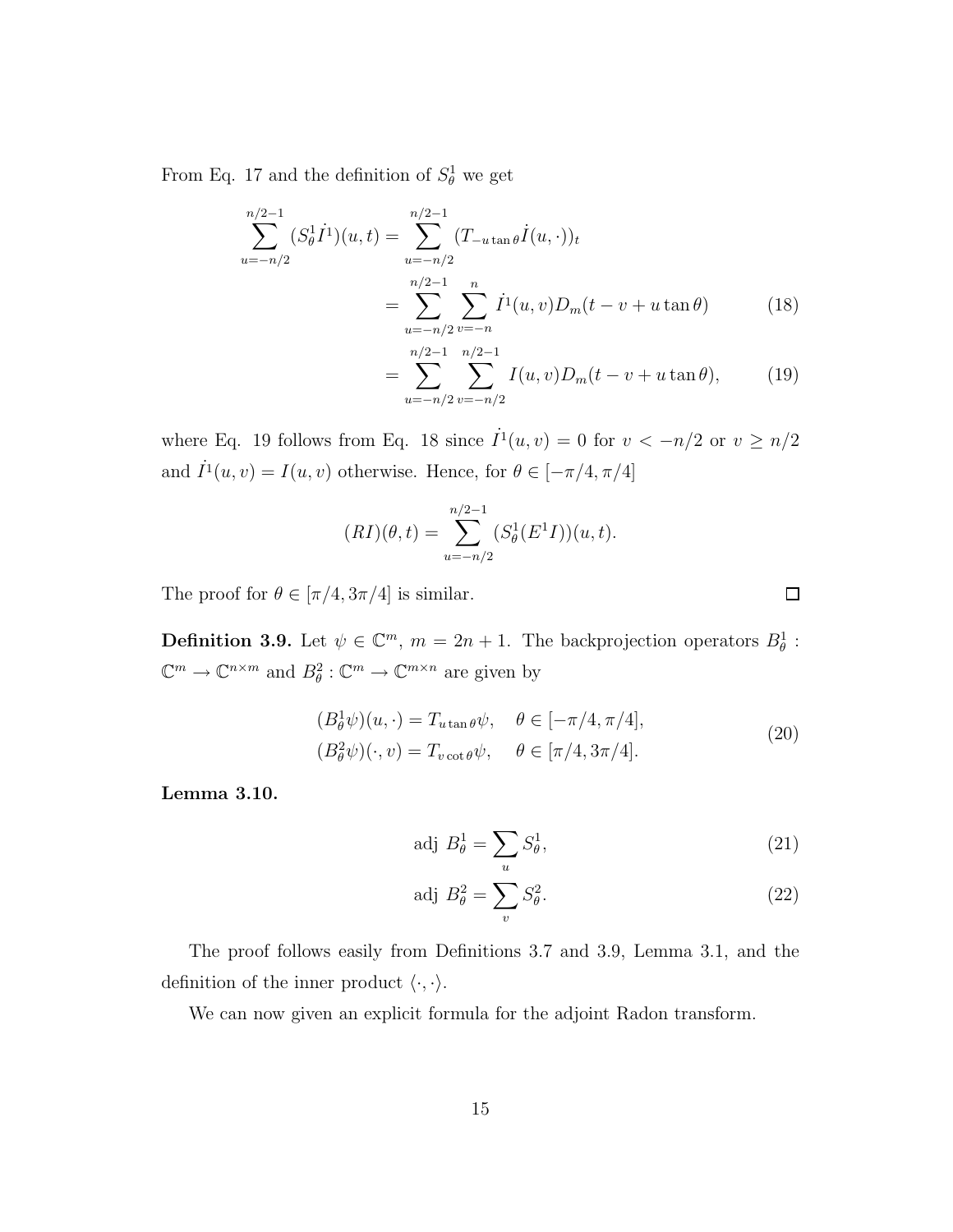**Theorem 3.11.** The adjoint Radon transform adj  $R_{\theta}: \mathbb{C}^m \to \mathbb{C}^{n \times n}$  is given by

$$
\text{adj } R_{\theta} = \begin{cases} U^1 \circ B_{\theta}^1 & \theta \in [-\pi/4, \pi/4] \\ U^2 \circ B_{\theta}^2 & \theta \in [\pi/4, 3\pi/4], \end{cases} \tag{23}
$$

where  $U^i$ ,  $i = 1, 2$ , is given by Definition 3.5 and  $B^i_{\theta}$ ,  $i = 1, 2$ , is given by Definition 3.9.

*Proof.* From Lemma 3.8 it follows that the Radon transform  $(RI)(\theta, t)$  for  $\theta \in$  $[-\pi/4, \pi/4]$  and  $t=-n, \ldots, n$  can be written as

$$
R_{\theta}I(t) \stackrel{\Delta}{=} (RI)(\theta, t) = \sum_{u=-n/2}^{n/2-1} (S_{\theta}^1(E^1I))(u, t),
$$

or,

$$
R_{\theta} = \left(\sum_{u} S_{\theta}^{1}\right) \circ E^{1}.
$$
\n(24)

Equation 24 implies that  $R_{\theta}$  is a superposition of two operators: the extension operator  $E^1$ , given by Definition 3.4, and the summation of the shearing operator  $\sum_u S^1_{\theta}$ , where  $S^1_{\theta}$  is given by Definition 3.7. Therefore,

$$
adj R_{\theta} = adj E^{1} \circ adj (\sum_{u} S_{\theta}^{1}).
$$

Thus, by using Lemmas 3.6 and 3.10 we get

$$
adj R_{\theta} = U^1 \circ B_{\theta}^1.
$$

The proof for  $\theta \in [\pi/4, 3\pi/4]$  is similar.

We next examine how the adjoint Radon transform operates on the vector  $\phi^{(k)} = (\varphi^{(k)}(t) : t = -n, \dots, n),$  where  $\varphi^{(k)}(t) = e^{2\pi i kt/m}$ . For  $\theta \in [-\pi/4, \pi/4]$ and  $u, v = -n/2, ..., n/2 - 1$  we have

$$
(\text{adj } R_{\theta} \phi^{(k)})(u, v) = (U^1 B_{\theta}^1 \phi^{(k)})(u, v)
$$
 (by Theorem 3.11)  

$$
= (B_{\theta}^1 \phi^{(k)})(u, v) = (T_{u \tan \theta} \phi^{(k)})_v
$$
 (by Eq. 20)  

$$
= \varphi^{(k)}(v - u \tan \theta)
$$
 (by Lemma 3.3)  

$$
= e^{\frac{2\pi i}{m}k(v - u \tan \theta)},
$$

 $\Box$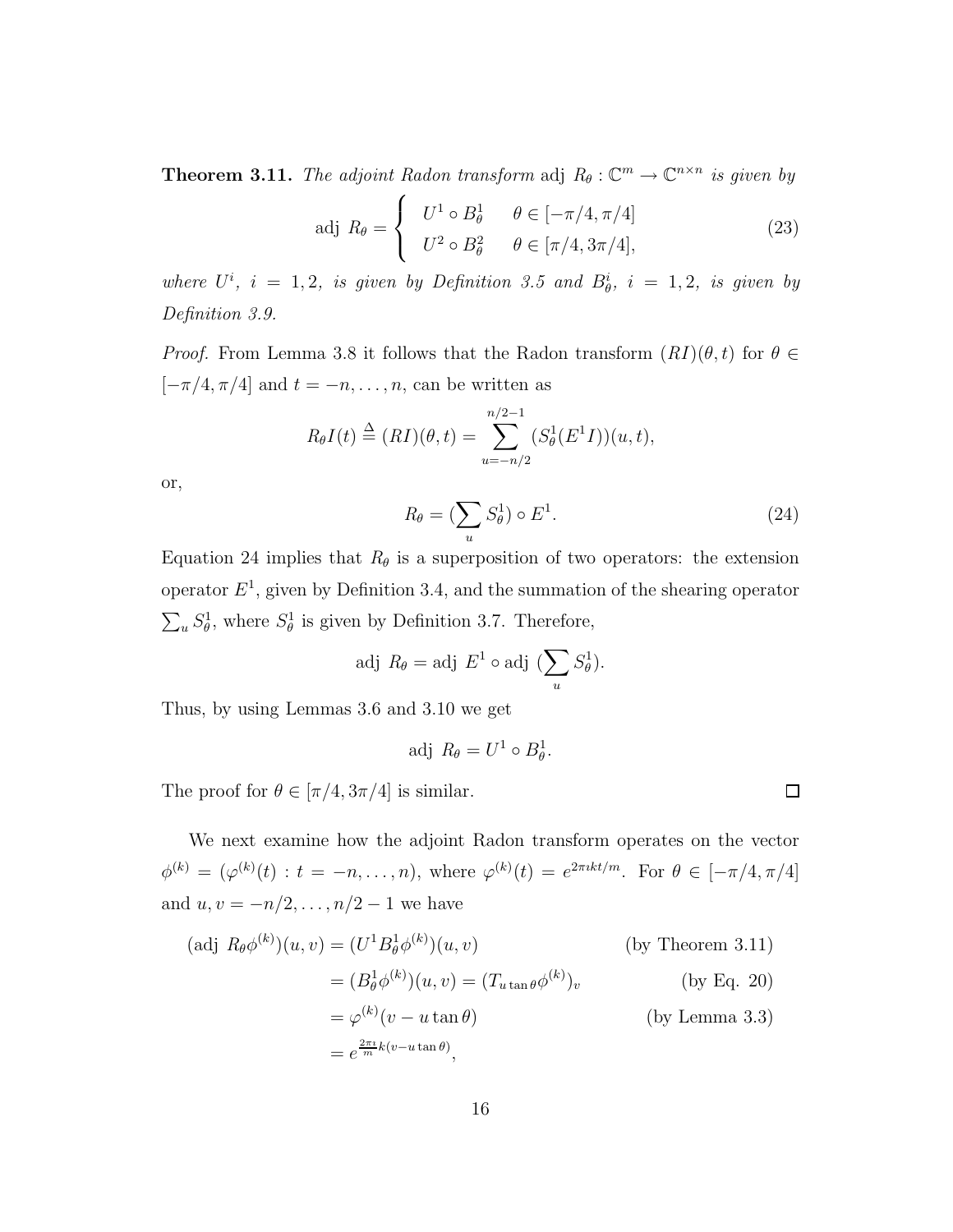and hence,

$$
(\text{adj } R_{\theta} \phi^{(k)})(u, v) = e^{\frac{2\pi i}{m}k(v - s_1 u)}.
$$
\n(25)

Similarly, for  $\theta \in [\pi/4, 3\pi/4]$  and  $u, v = -n/2, \ldots, n/2 - 1$  we get

$$
(\text{adj } R_{\theta} \phi^{(k)})(u, v) = e^{\frac{2\pi i}{m}k(u - v \cot \theta)}.
$$
\n
$$
(26)
$$

**Theorem 3.12** (Fourier slice theorem). Let  $I(u, v)$  be a  $n \times n$  image,  $u, v =$  $-n/2, \ldots, n/2-1, \text{ and let } m = 2n + 1. \text{ Then,}$ 

$$
(\widehat{R_{\theta}I})(k) = \begin{cases} \hat{I}(-s_1k, k), & s_1 = \tan \theta, & \theta \in [-\pi/4, \pi/4], \\ \hat{I}(k, -s_2k), & s_2 = \cot \theta, & \theta \in [\pi/4, 3\pi/4], \end{cases}
$$

where  $\widehat{R_{\theta}I}(k)$  is the 1D DFT of the discrete Radon transform, given by Definition 2.2, with respect to the parameter t,  $k = -n, \ldots, n$ , and  $\hat{I}$  is the trigonometric polynomial

$$
\hat{I}(\xi_1, \xi_2) = \sum_{u=-n/2}^{n/2-1} \sum_{v=-n/2}^{n/2-1} I(u, v) e^{-\frac{2\pi i}{m}(\xi_1 u + \xi_2 v)}.
$$
\n(27)

*Proof.* Denote  $\phi_j^{(k)} = \varphi^{(k)}(j) = e^{\frac{2\pi i}{m}kj}$ . For  $\theta \in [-\pi/4, \pi/4]$  we have

$$
\widehat{R_{\theta}I}(k) = \sum_{j=-n}^{n} R_{\theta}I(j)e^{-2\pi i k j/m}
$$
\n
$$
= \sum_{j=-n}^{n} R_{\theta}I(j)(\phi_j^{(k)})^*
$$
\n
$$
= \langle R_{\theta}I, \phi^{(k)} \rangle
$$
\n
$$
= \langle I, \text{adj } R_{\theta}\phi^{(k)} \rangle
$$
\n
$$
= \sum_{u=-n/2}^{n/2-1} \sum_{v=-n/2}^{n/2-1} I(u,v)(e^{\frac{2\pi i}{m}k(v-s_1u)})^* \qquad \text{(by Eq. 25)}
$$
\n
$$
= \sum_{u=-n/2}^{n/2-1} \sum_{v=-n/2}^{n/2-1} I(u,v)e^{\frac{-2\pi i}{m}k(v-s_1u)}
$$
\n
$$
= \widehat{I}(-s_1k, k),
$$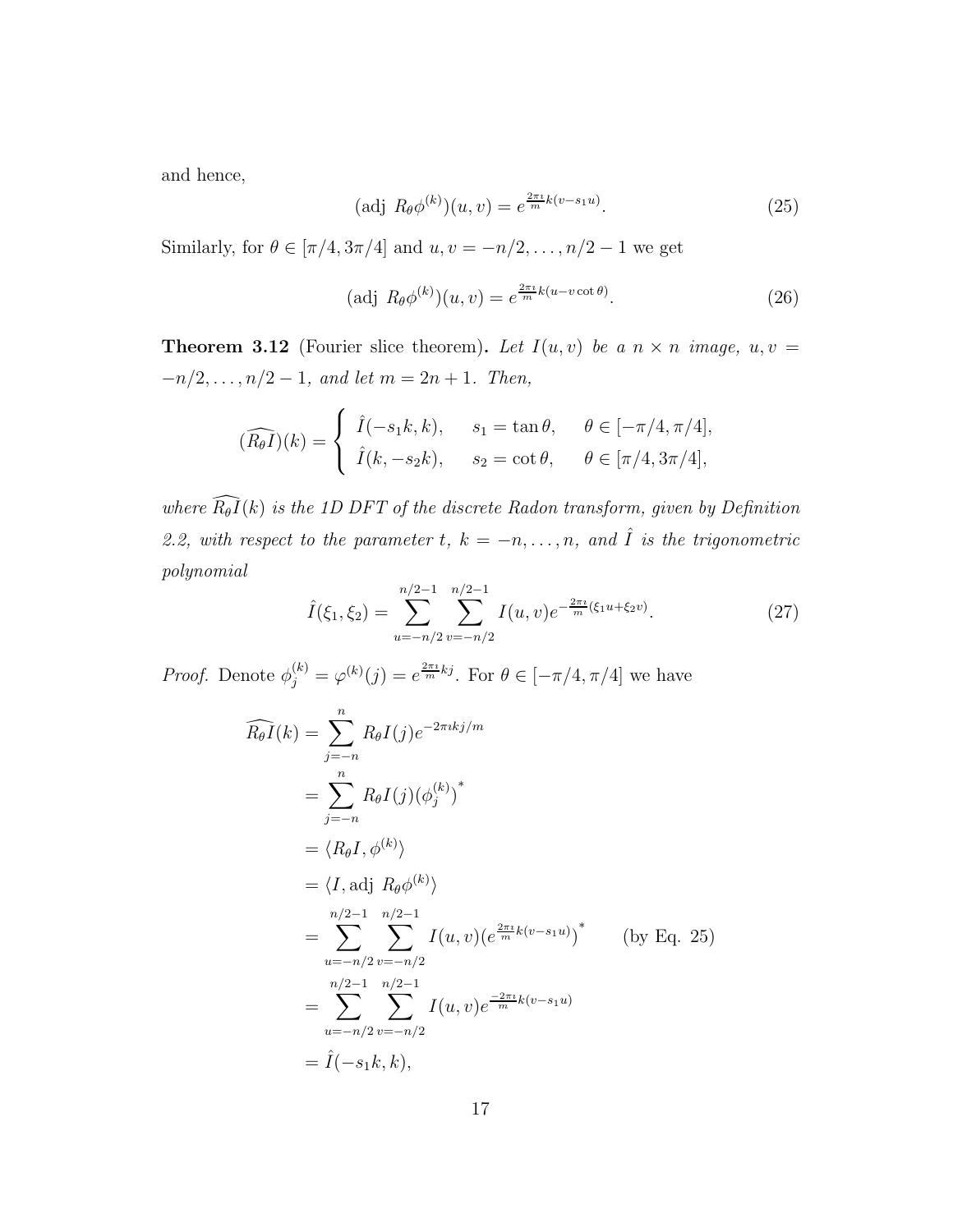where  $\hat{I}$  is the trigonometric polynomial given by Eq. 27.

The proof for  $\theta \in [\pi/4, 3\pi/4]$  is similar.

# 4 Discretization and fast algorithms

The Radon transform, given by Definition 2.2, and the Fourier slice theorem, given by Theorem 3.12, were defined for discrete images and a continuous set of lines. Specifically,  $R_{\theta}I(t)$  is defined for any angle in the range  $[-\pi/4, 3\pi/4]$ . For our transform to be fully discrete, we must discretize the set of angles. We denote such a discrete set of angles by Θ. By using the discrete set of intercepts

$$
T \stackrel{\Delta}{=} \{-n, \dots, n\},\tag{28}
$$

 $\Box$ 

we define the discrete Radon transform as

$$
RI = \{ R_{\theta} I(t) \mid \theta \in \Theta, \ t \in T \},\tag{29}
$$

where  $R_{\theta}$  is given by Definition 2.2 and  $\Theta$  is the set of angles induced by lines with equally spaced slopes. Specifically,

$$
\Theta \stackrel{\Delta}{=} \Theta_1 \cup \Theta_2,\tag{30}
$$

where

$$
\Theta_2 = \{ \arctan(2l/n) \qquad | l = -n/2, \dots, n/2 \}, \tag{31}
$$

$$
\Theta_1 = \{\pi/2 - \arctan(2l/n) \mid l = -n/2, \dots, n/2\}.
$$
 (32)

If we take an arbitrary element from  $\Theta_2$ , i.e.  $\theta_2^l = \arctan\left(\frac{2l}{n}\right)$ , then, the slope of the line corresponding to  $\theta_2^l$  is  $s = \tan \theta_2^l = 2l/n$ . By inspecting two elements  $\theta_2^l$  and  $\theta_2^{l+1}$  we can see that the difference between the slopes that correspond to the two angles is

$$
s_2 - s_1 = \tan \theta_2^{l+1} - \tan \theta_2^l = \frac{2(l+1)}{n} - \frac{2l}{n} = \frac{2}{n},
$$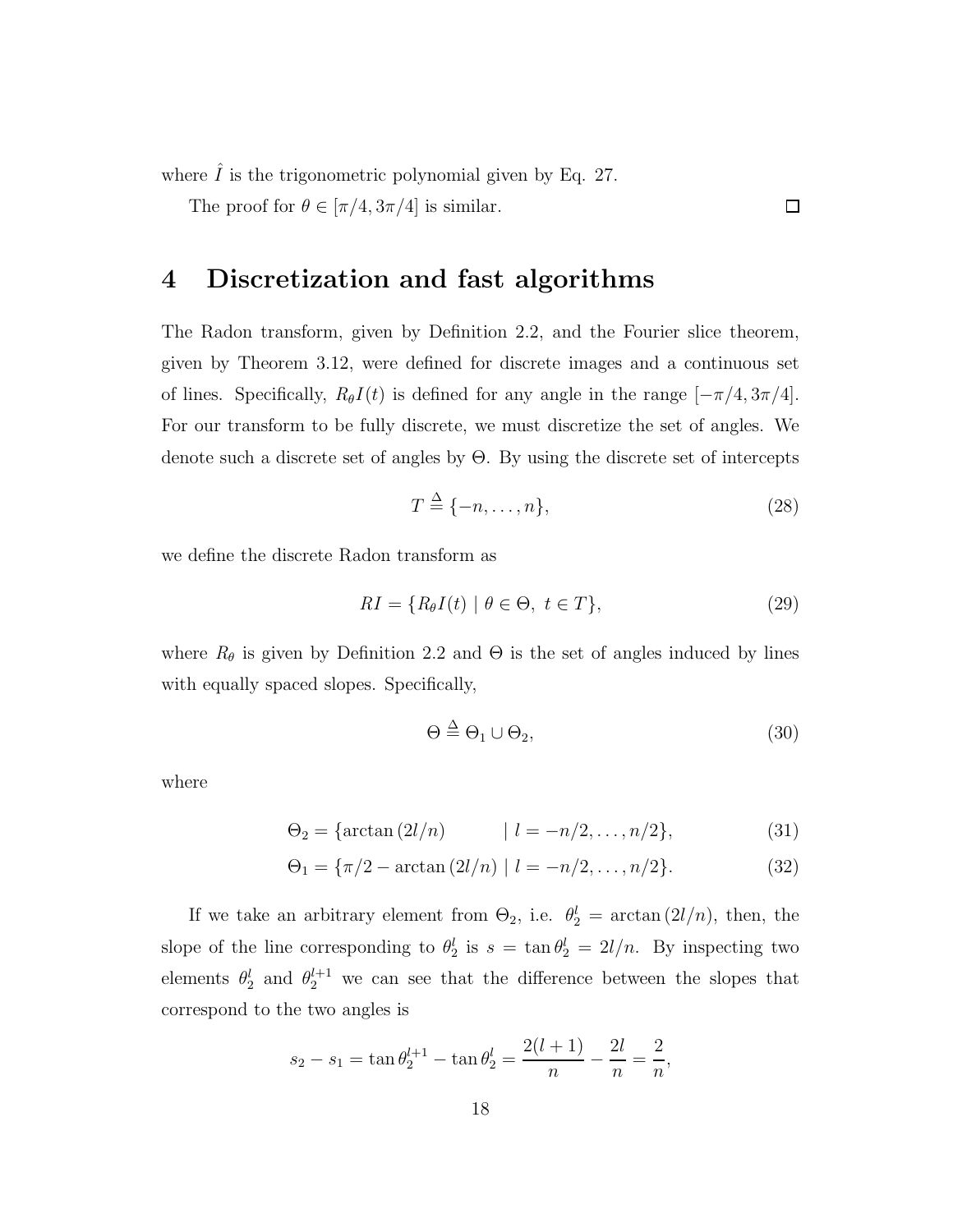which means that our angles define a set of equally spaced slopes.

Theorem 3.12 holds also for the discrete set  $\Theta$ . For  $\theta \in \Theta^2$  (Eq. 31) we have from Theorem 3.12 that  $\widehat{R_{\theta}I}(k) = \widehat{I}(-s_1k, k)$ , where  $s_1 = \tan \theta$ . Since  $\theta \in \Theta^2$ has the form  $\theta = \arctan(2l/n)$ , it follows that  $s_1 = \tan(\arctan(2l/n)) = 2l/n$ and

$$
\widehat{R_{\theta}I}(k) = \widehat{I}(-\frac{2l}{n}k, k), \quad k = -n, \dots, n.
$$
\n(33)

For  $\theta \in \Theta^1$  (Eq. 32), we have from Theorem 3.12 that  $\widehat{R_{\theta}I}(k) = \widehat{I}(k, -s_2k)$ , where  $s_2 = \cot \theta$ . Since  $\theta \in \Theta^1$  has the form  $\theta = \pi/2 - \arctan(2l/n)$ , it follows that  $s_2 = \cot(\pi/2 - \arctan(2l/n)) = 2l/n$  and

$$
\widehat{R_{\theta}I}(k) = \widehat{I}(k, -\frac{2l}{n}k), \quad k = -n, \dots, n.
$$
 (34)

Equations 33 and 34 show that  $R_{\theta}I$  is obtained by resampling the trigonometric polynomial  $\hat{I}$ , given by Eq. 27, on the pseudo-polar grid  $\Omega_{pp}$ , defined in  $[14]$  as

$$
\Omega_{pp} \stackrel{\Delta}{=} \Omega_{pp}^1 \cup \Omega_{pp}^2,\tag{35}
$$

where

$$
\Omega_{pp}^1 \stackrel{\Delta}{=} \{ (-\frac{2l}{n}k, k) \mid -n/2 \le l \le n/2, -n \le k \le n \}
$$
 (36)

$$
\Omega_{pp}^2 \triangleq \{ (k, -\frac{2l}{n}k) \mid -n/2 \le l \le n/2, -n \le k \le n \}. \tag{37}
$$

Specifically, if we use the notation  $\hat{I}_{\Omega_{pp}^1}$  and  $\hat{I}_{\Omega_{pp}^2}$  to denote the samples of  $\hat{I}$  (Eq. 27) on the sets  $\Omega_{pp}^1$  and  $\Omega_{pp}^2$ , respectively, then,

$$
\widehat{R_{\theta}I}(k) = \widehat{I}_{\Omega_{pp}^1}(k, l), \quad \theta \in \Theta^2,
$$
\n(38)

$$
\widehat{R_{\theta}I}(k) = \widehat{I}_{\Omega_{pp}^2}(k, l), \quad \theta \in \Theta^1. \tag{39}
$$

From Eqs. 38 and 39 we derive the relation

$$
R_{\theta}I = F_k^{-1} \circ \hat{I}_{\Omega_{pp}^1}, \qquad \theta \in \Theta^2,
$$
  

$$
R_{\theta}I = F_k^{-1} \circ \hat{I}_{\Omega_{pp}^2}, \qquad \theta \in \Theta^1,
$$
 (40)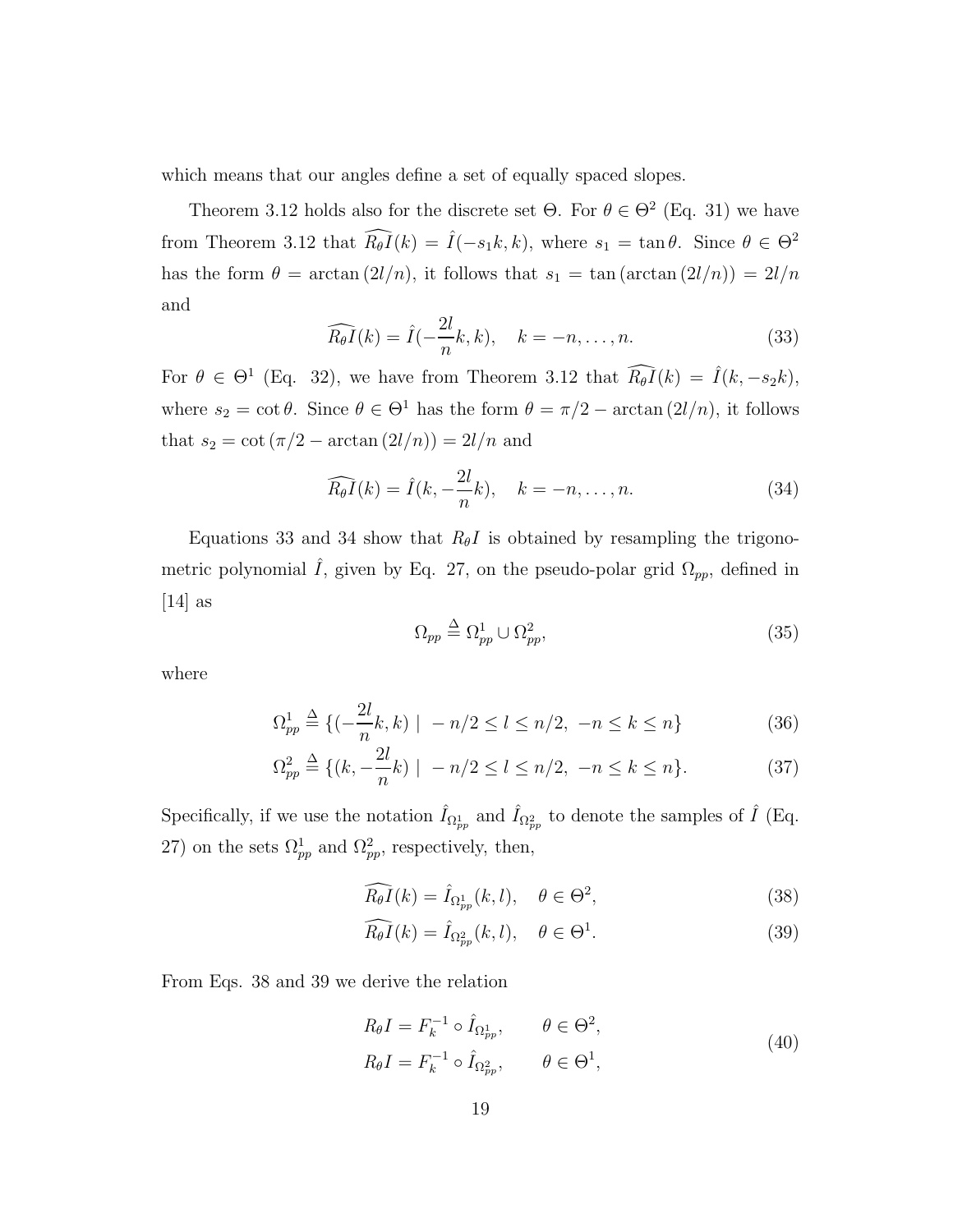where  $F_k^{-1}$  is the 1D inverse Fourier transform along each row of the array  $\hat{I}_{\Omega_{pp}^s}$ ,  $s = 1, 2$  (along the parameter k).

The fast algorithm that computes the pseudo-polar Fourier transform [14] immediately gives an algorithm for computing the discrete Radon transform. To see this, consider a row in RI (Eq. 29), which corresponds to a constant  $\theta$ . The values of the discrete Radon transform that correspond to  $\theta$  are computed by applying  $F_k^{-1}$  to a row of  $\hat{I}_{\Omega_{pp}^s}$ ,  $s = 1, 2$ . Thus, the computation of RI requires to apply  $F_k^{-1}$  to all rows of  $\hat{I}_{\Omega_{pp}^s}$ ,  $s = 1, 2$  (2n+2 rows). Since each application of  $F_k^{-1}$ operates on a vector of length  $2n+1$  (a row of  $\hat{I}_{\Omega_{pp}^1}$  or  $\hat{I}_{\Omega_{pp}^2}$ ), it requires  $O(n \log n)$ operations for a single application, and a total of  $O(n^2 \log n)$  operations for the required  $2n+2$  calls to  $F_k^{-1}$ . Thus, once we compute the arrays  $\hat{I}_{\Omega_{pp}^s}$ ,  $s=1,2$ , it requires  $O(n^2 \log n)$  operations to compute RI. Since computing  $\hat{I}_{\Omega_{pp}^s}$ ,  $s = 1, 2,$ requires  $O(n^2 \log n)$  operations [14], the total complexity of computing the values of RI is  $O(n^2 \log n)$  operations.

Invertibility of the 2D discrete Radon transform RI also follows from Eq. 40.  $F_k^{-1}$  is invertible and can be rapidly computed by using the inverse fast Fourier transform.  $\hat{I}_{\Omega_{pp}}$  is invertible and can be rapidly inverted as described in [14]. Thus, the discrete Radon transform is invertible, and can be inverted by applying the inverse FFT on each row of RI  $(O(n^2 \log n)$  operations), followed by an inversion of  $\hat{I}_{\Omega_{pp}}$  ( $O(n^2 \log n)$ ) operations). Hence, inverting the discrete Radon transform requires  $O(n^2 \log n)$  operations.

### 5 Convergence

In this section we prove that the discrete Radon transform converges to the continuous Radon transform as the discretization step goes to zero.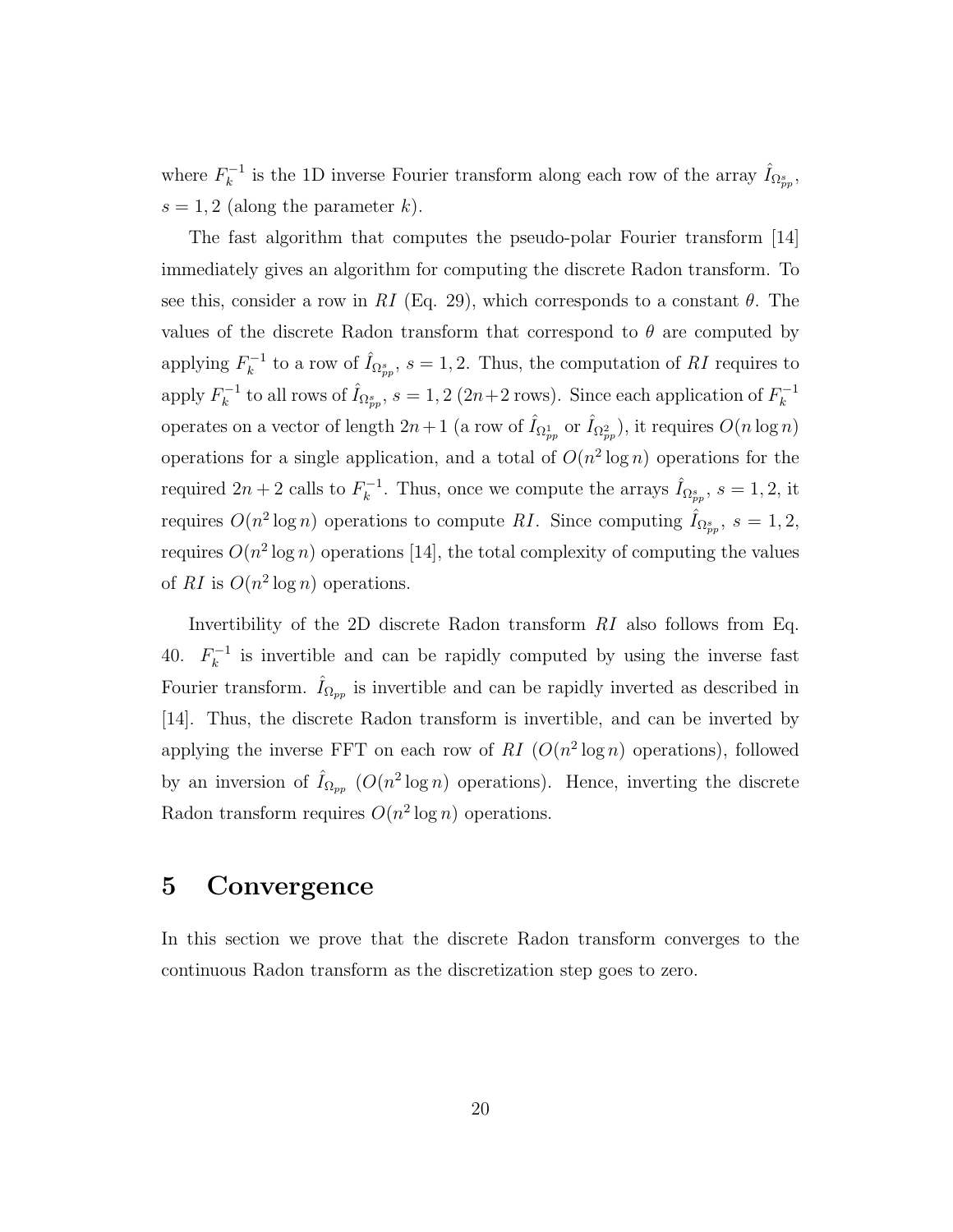# 5.1 Alternative representation of the continuous Radon transform

Let  $f(x, y)$  be the X-ray attenuation coefficient of some physical object. The continuous two-dimensional Radon transform along a straight line L is defined as the line integral along L. Usually L is specified by the equation  $x \cos \theta + y \sin \theta = t$ and the Radon transform is defined by equation

$$
\Re f(\theta, t) = \int_{-\infty}^{\infty} \int_{-\infty}^{\infty} f(x, y) \delta(x \cos \theta + y \sin \theta - t) dx dy.
$$
 (41)

In this section we use another (equivalent) definition. We divide the set of all lines in  $\mathbb{R}^2$  into basically horizontal and basically vertical lines (Section 2). We denote the Radon transform of f along basically horizontal lines by  $\Re_x f$  and along basically vertical lines by  $\Re_y f$ . Any basically horizontal line can be specified by  $y = sx + t, s \in [-1, 1]$ , and the integral of f along this line is given by

$$
\Re_x f(s,t) = \sqrt{1+s^2} \int_{-\infty}^{\infty} f(x,t+sx) dx.
$$
 (42)

Any basically vertical line can be specified by  $x = sy + t$ ,  $s \in [-1, 1]$ , and the integral of  $f$  along this line is given by

$$
\Re_y f(s,t) = \sqrt{1+s^2} \int_{-\infty}^{\infty} f(t+sy,y) \, dy. \tag{43}
$$

When the function  $f(x, y)$  represents an object that is bounded in space, the limits of integration in Eqs. 42 and 43 can be made finite. Indeed, assume that there exists a positive constant D such that  $f(x, y) = 0$  whenever  $|x| \geq \frac{D}{2}$  or  $|y| \geq \frac{D}{2}$ . This ensures that all vertical and horizontal shears of  $f(x, y)$  fit into a square of size  $D \times D$ . Then, for any  $s \in [-1, 1]$  we have

$$
\Re_x f(s, t) = \sqrt{1 + s^2} \int_{-D}^{D} f(x, t + sx) dx
$$
 (44)

and  $\Re_x f(s, t) = 0$  whenever  $t \notin [-D, D]$ . Similarly,

$$
\Re_y f(s, t) = \sqrt{1 + s^2} \int_{-D}^{D} f(t + sy, y) dy
$$
\n(45)

and  $\Re_y f(s, t) = 0$  whenever  $t \notin [-D, D]$ .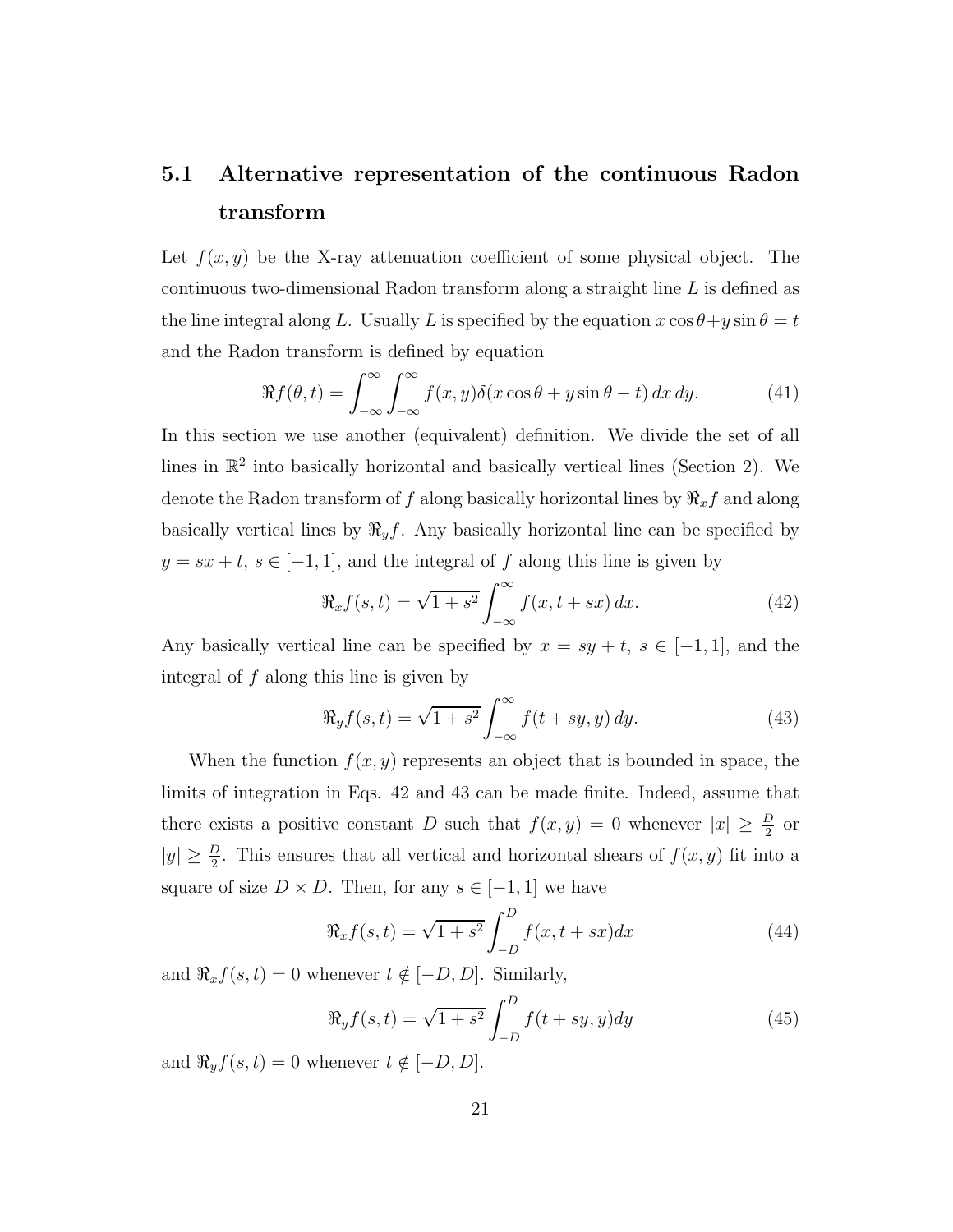### 5.2 Mathematical preliminaries

In this section we present several definitions and theorems used in subsequent derivations.

Definition 5.1. A trigonometric polynomial of order N is an expression of the form

$$
T(x) = \sum_{n=-N}^{N} c_n e^{inx},
$$
\n(46)

where  $c_n$  are complex numbers.

**Theorem 5.2.** ([15] Uniqueness of a trigonometric interpolating polynomial)

Given  $2N + 1$  points  $x_{-N}, \ldots, x_0, \ldots, x_N$ , which are distinct modulo  $2\pi$ , and arbitrary numbers  $y_{-N}, \ldots, y_0, \ldots, y_N$ , there always exists a unique polynomial (Eq. 46) such that  $T(x_k) = y_k, k = -N, ..., N$ .

The polynomial  $T(x)$  is called the *(trigonometric)* interpolating polynomial that corresponds to points  $x_k$  and values  $y_k$ . The points  $x_{-N}, \ldots, x_0, \ldots, x_N$  are often called fundamental or nodal points of the interpolation, or "interpolation nodes".

The trigonometric interpolating polynomial that corresponds to values  $\{x_n\}_{n=-N}^N$ and points  $\left\{\frac{2\pi}{M}\right\}$  $\frac{2\pi}{M}n\}_{n=-N}^{N}$  is explicitly given by

$$
x(t) = \frac{1}{M} \sum_{k=-N}^{N} \widehat{x}_k e^{ikt} = \sum_{n=-N}^{N} x_n D_M \left( n - \frac{M}{2\pi} t \right),
$$

where  $M = 2N + 1$ ,  $\{\hat{x}_k\}_{k=-N}^N$  is the 1D DFT of  $\{x_n\}_{n=-N}^N$ , and

$$
D_M(t) = \frac{1}{M} \frac{\sin(\pi t)}{\sin(\frac{\pi}{M}t)} = \frac{1}{M} \sum_{k=-N}^{N} e^{i\frac{2\pi}{M}kt}
$$

is the Dirichlet kernel of order N.

Definition 5.3. A two-dimensional trigonometric polynomial of order N is an expression of the form

$$
T(x,y) = \sum_{k=-N}^{N} \sum_{l=-N}^{N} c_{k,l} e^{i[kx+ly]},
$$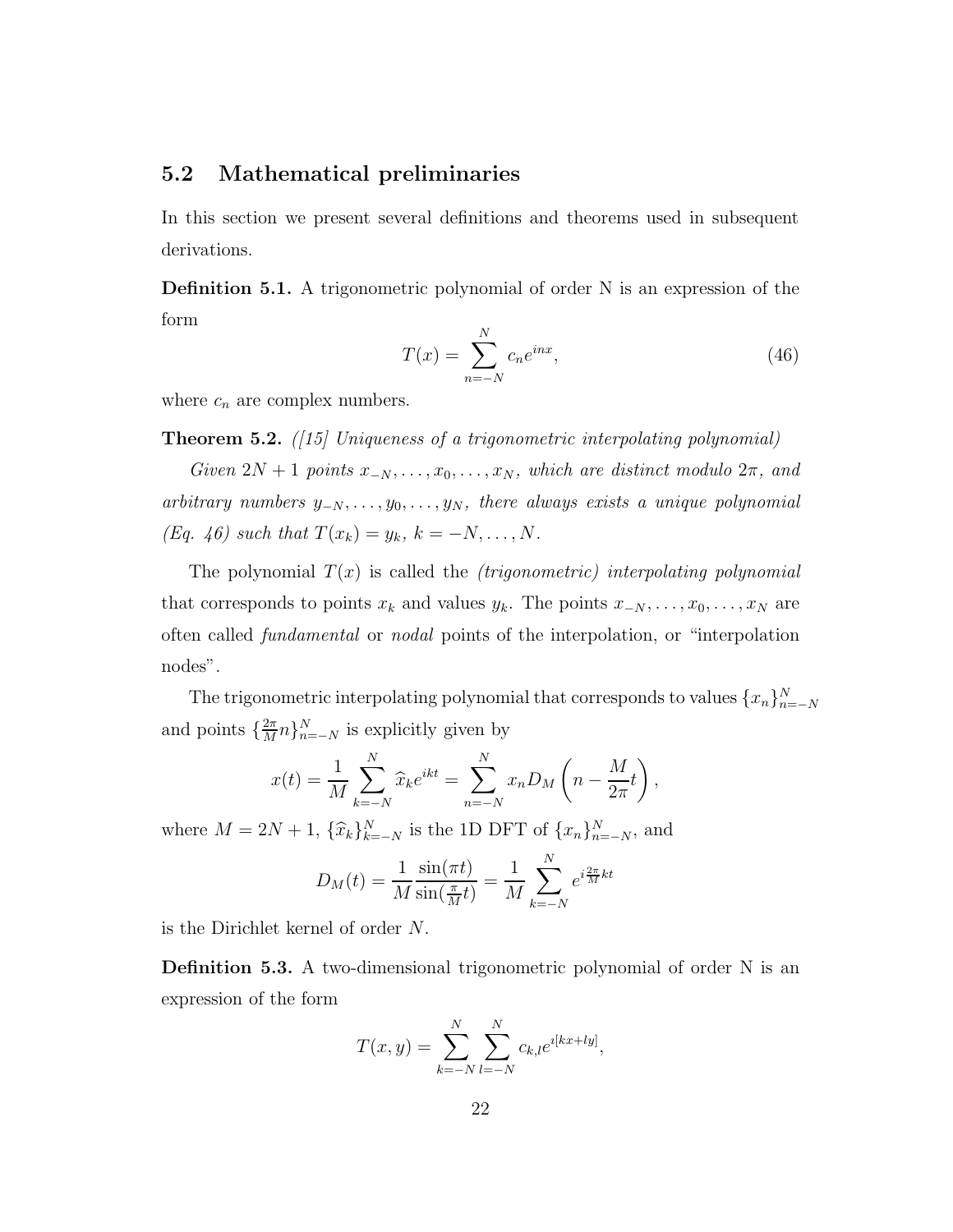where  $c_{k,l}$  are complex numbers.

A two-dimensional trigonometric polynomial of degree N that interpolates an arbitrary set of values  ${x_{u,v}}_{u,v=-N}^N$  at nodes  $\left\{\left(\frac{2\pi}{M}u, \frac{2\pi}{M}v\right)\right\}_{u,v}^N$  $\sum_{u,v=-N}^{N}$  is explicitly given by

$$
x(t,s) = \frac{1}{M^2} \sum_{k,l=-N}^{N} \widehat{x}_{k,l} e^{i[k+ls]} = \sum_{u,v=-N}^{N} x_{u,v} D_M \left( u - \frac{M}{2\pi} t \right) D_M \left( v - \frac{M}{2\pi} s \right),
$$

where  $M = 2N + 1$  and  $\{\hat{x}_{k,l}\}_{u,v=-N}^N$  is the 2D DFT of  $\{x_{u,v}\}_{u,v=-N}^N$ . Such an interpolating polynomial is unique.

**Definition 5.4.** Let  $f : \mathbb{R} \to \mathbb{R}$ . We denote the one-dimensional trigonometric interpolating polynomial of degree N corresponding to points  $\left\{\frac{2\pi}{M}u\right\}_{u=1}^{N}$  $\sum_{u=-N}^{N}$  and values  $\int f\left(\frac{2\pi}{M}\right)$  $\frac{2\pi}{M}u\big)\big\}_{u}^N$  $\int_{u=-N}^{N}$  by  $f_N(x)$ . This function is explicitly given by

$$
f_N(x) = \sum_{n=-N}^{N} f\left(\frac{2\pi}{M}n\right) D_M\left(n - \frac{M}{2\pi}t\right).
$$

**Definition 5.5.** Let  $f : \mathbb{R}^2 \to \mathbb{R}$ . We denote the two-dimensional trigonometric interpolating polynomial of degree  $N$  corresponding to points  $\left\{\left(\frac{2\pi}{M}u,\frac{2\pi}{M}v\right)\right\}_{u,}^{N}$  $_{u,v=-N}^{N}$  and values  $\left\{f\left(\frac{2\pi}{M}\right)\right\}$  $\frac{2\pi}{M}u,\frac{2\pi}{M}u\big)\big\}_{u,}^{N}$  $\sum_{u,v=-N}^{N}$  by  $f_N(x, y)$ . This function is explicitly given by

$$
f_N(x,y) = \sum_{u=-N}^N \sum_{u=-N}^N f\left(\frac{2\pi}{M}u, \frac{2\pi}{M}v\right) D_M\left(u - \frac{M}{2\pi}x\right) D_M\left(v - \frac{M}{2\pi}y\right).
$$

**Definition 5.6.** Let  $D \in \mathbb{R}^+$ ,  $f : \mathbb{R}^2 \to \mathbb{R}$ . We define

$$
f_N^D(x, y) \triangleq \sum_{u=-N}^N \sum_{v=-N}^N f\left(\frac{2D}{M}u, \frac{2D}{M}v\right) D_M\left(u - \frac{M}{2D}x, v - \frac{M}{2D}y\right).
$$

Note that when  $D = \pi$ , we have  $f_N^D(x, y) = f_N(x, y)$ .

**Lemma 5.7.** Let  $f : \mathbb{R}^2 \to \mathbb{R}$ ,  $N \in \mathbb{N}$ ,  $v \in [-N : N]$ . Then, for  $g(x) \stackrel{\triangle}{=} f(x, \frac{2\pi}{M}v)$ we have  $g_N(x) = f_N(x, \frac{2\pi}{M}v)$ .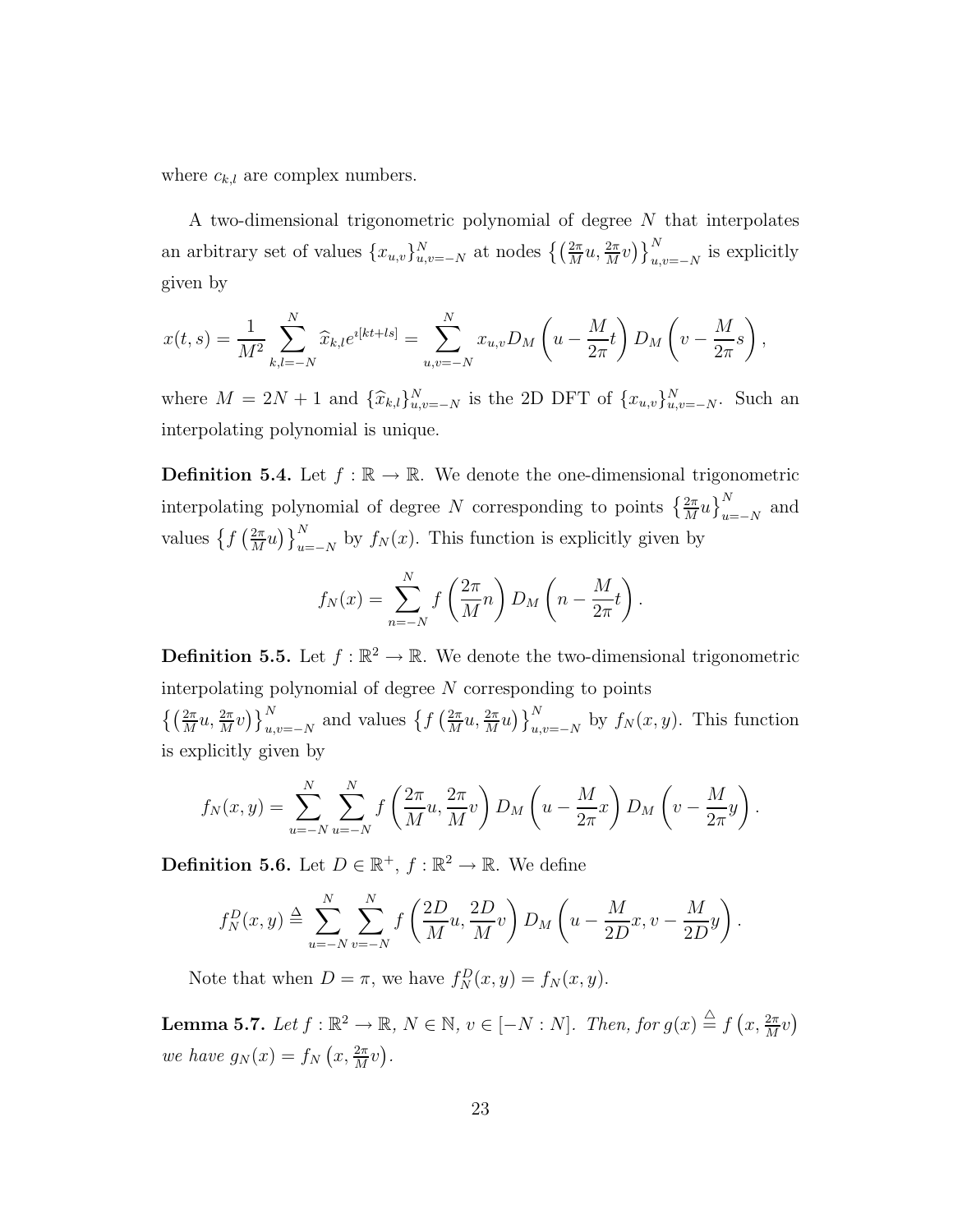*Proof.* The function  $f_N(x, \frac{2\pi}{M}v)$  is a trigonometric polynomial of degree N in x. For any  $u \in [-N : N]$  we have  $f_N\left(\frac{2\pi}{M}\right)$  $\frac{2\pi}{M}u, \frac{2\pi}{M}v \Big) = f \left( \frac{2\pi}{M} \right)$  $\frac{2\pi}{M}u, \frac{2\pi}{M}v \Big) = g\left(\frac{2\pi}{M}\right)$  $\frac{2\pi}{M}u$ . The lemma now follows from Theorem 5.2 (uniqueness of the one-dimensional  $\Box$ trigonometric interpolating polynomial).

**Definition 5.8.** (Lipschitz class  $Lip_C(\alpha, \Omega)$ ) Let  $\Omega \subseteq \mathbb{R}^n$ . If  $f : \mathbb{R}^n \to \mathbb{R}$  satisfies the condition

$$
|f(x)-f(y)|\leq C\|x-y\|^{\alpha},\quad 0<\alpha\leq 1,
$$

for all  $x, y \in \Omega$ , then we say that f belongs to the class  $Lip_C(\alpha, \Omega)$ . When the value of the constant C is not important we say that f is Lipschitz  $\alpha$  on  $\Omega$ .

**Lemma 5.9.**  $\frac{13}{Uniform}$  convergence of a shifted interpolation)

Let  $A \in [0, \pi]$ ,  $C \in \mathbb{R}^+$ ,  $\alpha \in (0, 1]$ ,  $N \in \mathbb{N}$ . Let  $f(x) \in Lip_C(\alpha, \mathbb{R})$  such that  $f(x) = 0$  whenever  $|x| \ge A$ . Then, for any  $|\delta| \le \pi - A$  we have

$$
|f_N(x - \delta) - f(x - \delta)| \le \Phi(C, \alpha, N), \quad x \in [-\pi, \pi],
$$

where  $f_N(x)$  is given by Definition 5.4 and  $\Phi(C, \alpha, N)$  is a function independent of both f and A, such that  $\lim_{N\to\infty} \Phi(C, \alpha, N) = 0$ .

**Definition 5.10.** Let  $s \in [-1, 1], f : \mathbb{R}^2 \to \mathbb{R}$ . The horizontal shear of f, denoted  $f_s(x, y)$ , is defined as

$$
f_s(x, y) \stackrel{\Delta}{=} f(x + sy, y).
$$

**Lemma 5.11.** Let  $f \in Lip_C(\alpha, \mathbb{R}^2)$ . Then, for any  $s \in [-1, 1]$  we have  $f_s \in$  $Lip_{(\sqrt{3})^{\alpha}C}(\alpha,\mathbb{R}^2).$ 

*Proof.* Since  $f(x, y)$  is Lipschitz (see Definition 5.8), then, for any two points in  $\mathbb{R}^2$  we have

$$
|f_s(x_1, y_1) - f_s(x_2, y_2)| = |f(x_1 + sy_1, y_1) - f(x_2 + sy_2, y_2)|
$$
  
\n
$$
\leq C \left( \sqrt{\left( (x_1 - x_2) + s(y_1 - y_2) \right)^2 + (y_1 - y_2)^2} \right)^{\alpha}.
$$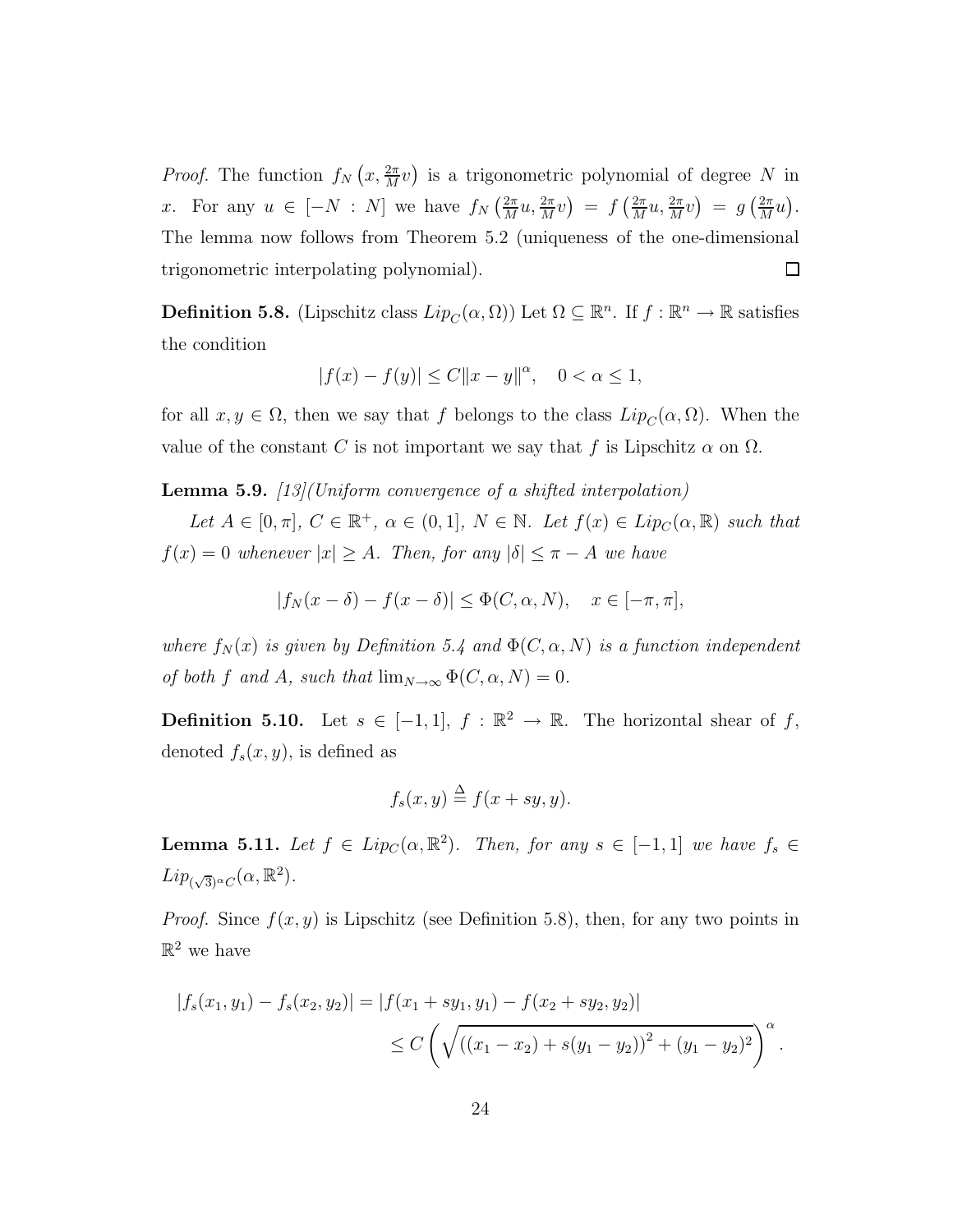For  $s \in [-1, 1]$  and for any  $x, y \in \mathbb{R}^2$  we have

$$
(x+sy)^2 + y^2 \le x^2 + 2|x||y| + y^2 + y^2 \le 3(x^2 + y^2).
$$

Therefore,

$$
|f_s(x_1, y_1) - f_s(x_2, y_2)| \le (\sqrt{3})^{\alpha} C \left(\sqrt{(x_1 - x_2)^2 + (y_1 - y_2)^2}\right)^{\alpha}
$$

Thus, for  $C_1 = (\sqrt{3})^{\alpha} C$  we have  $f_s \in Lip_{C_1}(\alpha, \mathbb{R}^2)$ .

**Lemma 5.12.** Let  $C \in \mathbb{R}^+$ ,  $\alpha \in (0,1]$ ,  $t_1, t_2 \in \mathbb{R}$  such that  $t_1 < t_2$ . Consider  $f \in Lip_C(\alpha, [t_1, t_2])$  and  $\xi \in [t_1, t_2]$ . Then,

$$
\left| \int_{t_1}^{t_2} f(x) dx - f(\xi)(t_2 - t_1) \right| \le C |t_2 - t_1|^{1 + \alpha}
$$

*Proof.* By the mean value theorem for integrals [5], there exists  $\xi_0 \in [t_1, t_2]$  such that  $\int_{t_1}^{t_2} f(x)dx = f(\xi_0)(t_2 - t_1)$ . Therefore,

$$
\left| \int_{t_1}^{t_2} f(x) dx - f(\xi)(t_2 - t_1) \right| \leq |f(\xi) - f(\xi_0)| \cdot |t_2 - t_1|.
$$

Since  $f \in Lip_C(\alpha, [t_1, t_2])$ , we have

$$
|f(\xi) - f(\xi_0)| \le C|\xi - \xi_0|^{\alpha} \le C|t_2 - t_1|^{\alpha}.
$$

.

 $\Box$ 

.

### 5.3 Discretization of the continuous Radon transform

In this section we define a discretization of the integral from Eq. 45. First, we consider this integral for  $s = 0$ .

### Definition 5.13.

Let  $D \in \mathbb{R}^+$ ,  $f \in \mathbb{C}^0(\mathbb{R}^2)$ . For arbitrary  $x \in \mathbb{R}$  we define

$$
T[D, f](x) \stackrel{\triangle}{=} \int_{-D}^{D} f(x, y) \, dy.
$$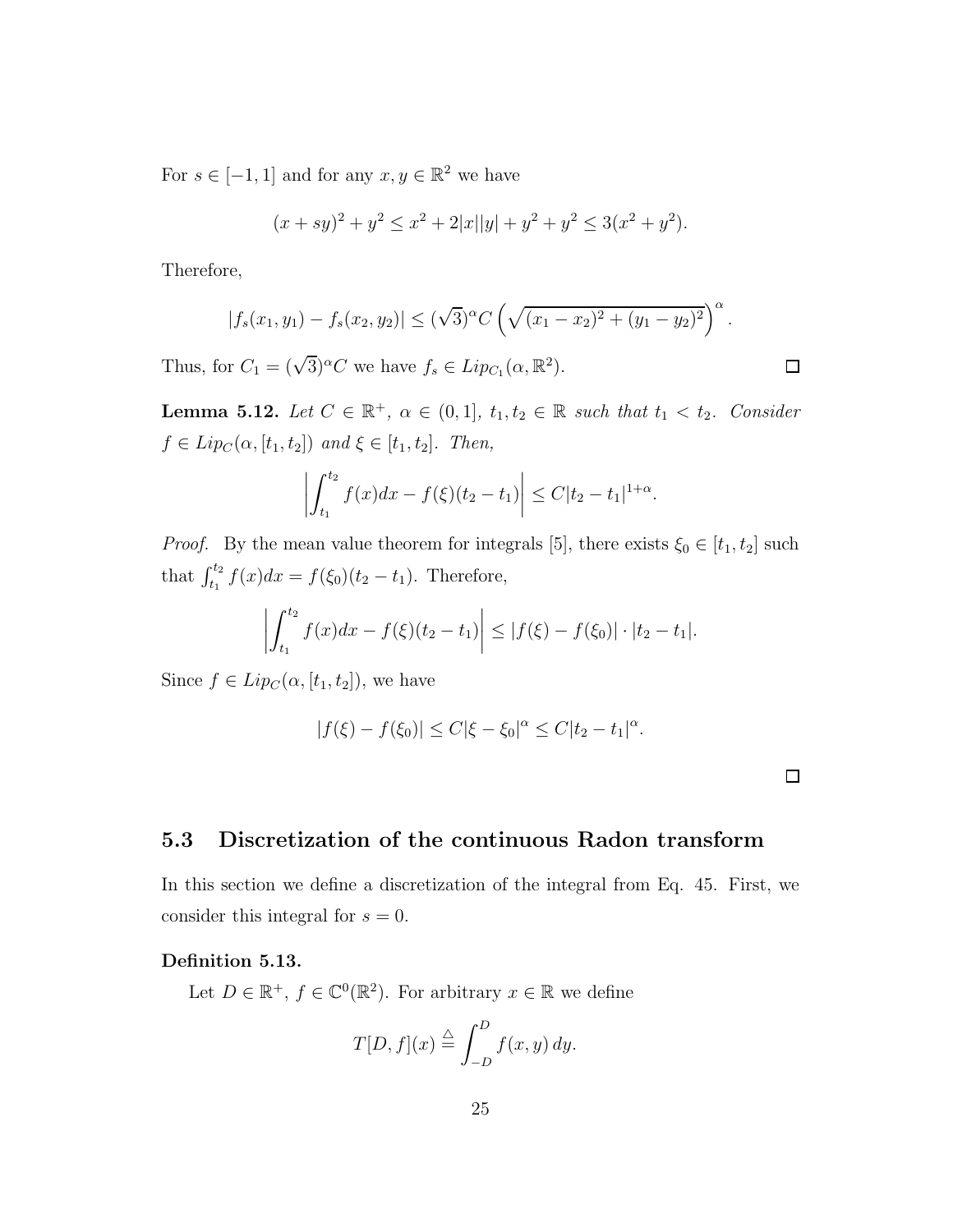**Definition 5.14.** Let  $N \in \mathbb{N}$ ,  $M = 2N + 1$ . Let  $D \in \mathbb{R}^+$ ,  $f : \mathbb{R}^2 \to \mathbb{R}$ . For arbitrary  $x \in \mathbb{R}$  we define

$$
T_N[D, f](x) \triangleq \frac{2D}{M} \sum_{v=-N}^{N} f\left(x, \frac{2D}{M}v\right).
$$

Theorem 5.15. (Approximation of the vertical Radon transform)

Let  $D \in \mathbb{R}^+$ ,  $C \in \mathbb{R}^+$ ,  $\alpha \in (0,1]$ . Let  $N \in \mathbb{N}$ ,  $M = 2N + 1$ . Denote  $\Omega =$  ${(x, y) | x, y \in [-D, D]}$ . Then,  $T_N[D, f](x)$  converges to  $T[D, f](x)$  uniformly in both  $f \in Lip_C(\alpha; \Omega)$  and  $x \in [-D, D]$ .

*Proof.* Let us fix  $f \in Lip_C(\alpha; \Omega)$  and  $x \in [-D, D]$ . We define  $f_x(y) \stackrel{\triangle}{=} f(x, y)$ . Then,

$$
|T[D, f](x) - T_N[D, f](x)| = \left| \int_{-D}^{D} f_x(y) \, dy - \frac{2D}{M} \sum_{v=-N}^{N} f_x \left( \frac{2D}{M} v \right) \right|.
$$

For  $v \in [-N:N]$  we define  $\xi_v \triangleq \frac{2D}{M}$  $\frac{2D}{M}v$ . The interval  $[-D, D]$  is a union of the subintervals  $\left[\xi_v - \frac{D}{M}\right]$  $\frac{D}{M}, \xi_v + \frac{D}{M}$  $\frac{D}{M}$ ,  $v \in [-N:N]$ . Then,

$$
|T[D, f](x) - T_N[D, f](x)| = \left| \sum_{v=-N}^{N} \int_{\xi_v - \frac{D}{M}}^{\xi_v + \frac{D}{M}} f_x(y) dy - \sum_{v=-N}^{N} \frac{2D}{M} f_x(\xi_v) \right|.
$$
 (47)

Since f belongs to  $Lip_C(\alpha;\Omega)$ , we have  $f_x \in Lip_C(\alpha;[-D,D])$ . By the application of Lemma 5.12, we have for arbitrary  $v \in [-N:N]$ 

$$
\left| \int_{\xi_v - \frac{D}{M}}^{\xi_v + \frac{D}{M}} f_x(y) dy - \frac{2D}{M} f_x(\xi_v) \right| \le C \left( \frac{2D}{M} \right)^{1+\alpha}.
$$
 (48)

Applying the triangle inequality to Eq. 47 and using Eq. 48 we get

$$
|T[D, f](x) - T_N[D, f](x)| \le \sum_{v=-N}^N \left| \int_{\xi_v - \frac{D}{M}}^{\xi_v + \frac{D}{M}} f_x(y) dy - \frac{2D}{M} f_x(\xi_v) \right|
$$
  

$$
\le MC \left(\frac{2D}{M}\right)^{1+\alpha} = 2DC \left(\frac{2D}{M}\right)^{\alpha}.
$$

The last expression tends to zero as  $N$  grows, and it depends neither on  $x$  nor on  $f$ .  $\Box$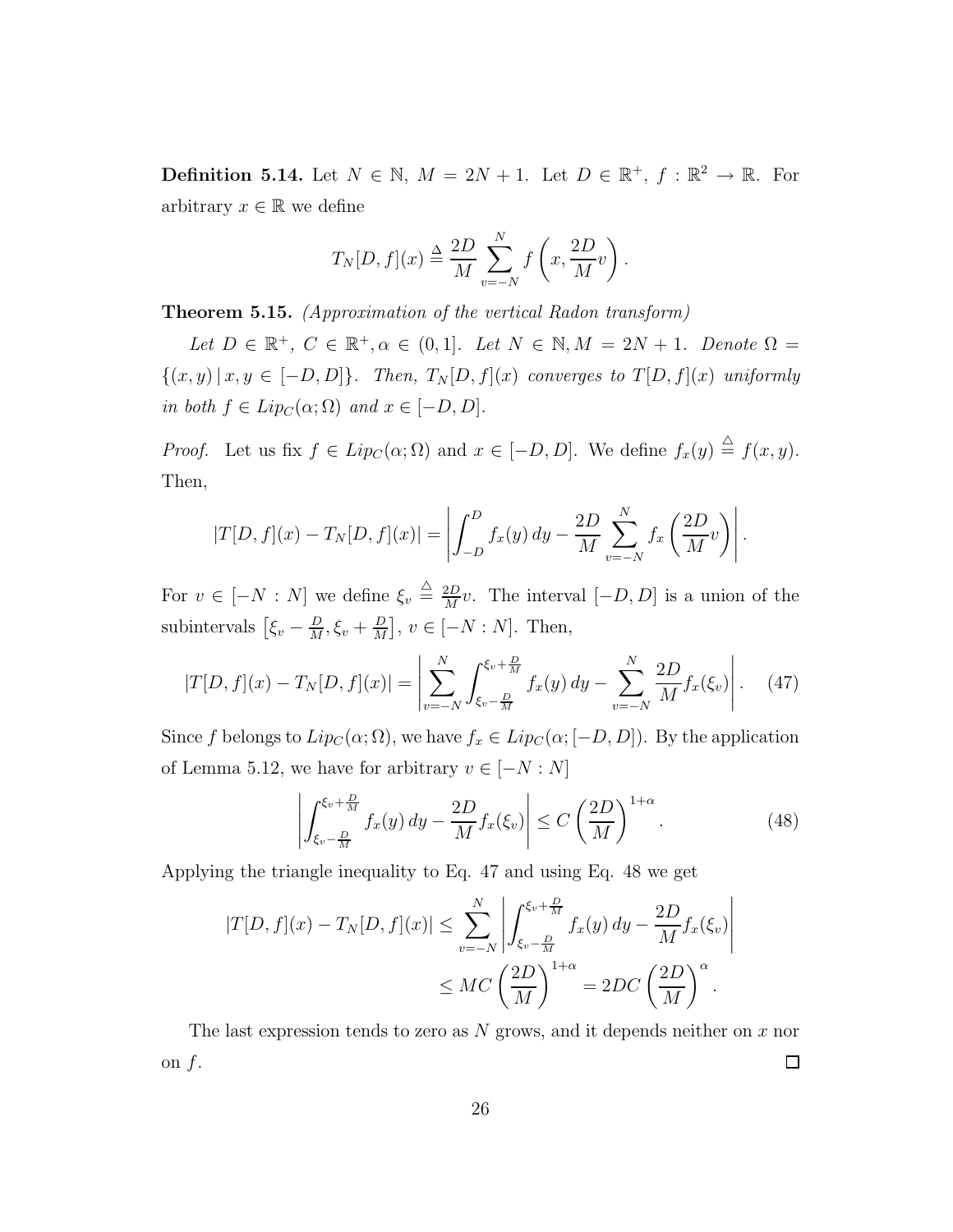### Definition 5.16.

Let  $s \in [-1, 1]$ . Let  $D \in \mathbb{R}^+$ ,  $f \in \mathbb{C}^0(\mathbb{R}^2)$ . For arbitrary x we define

$$
T^{s}[D, f](x) \stackrel{\triangle}{=} \int_{-D}^{D} f(x + sy, y) dy.
$$

Note that  $T^{s}[D, f](x) = T[D, f_s](x)$ .

### Definition 5.17.

Let  $s \in [-1,1], N \in \mathbb{N}, M = 2N + 1$ . Let  $f : \mathbb{R}^2 \to \mathbb{R}$ . For arbitrary  $x \in \mathbb{R}$ we define

$$
T_N^s[D, f](x) \stackrel{\Delta}{=} \frac{2D}{M} \sum_{v=-N}^N f\left(x + s\frac{2D}{M}v, \frac{2D}{M}v\right). \tag{49}
$$

Note that  $T_N^s[D, f](x) = T_N[D, f_s](x)$ .

Theorem 5.18. (Approximation of the vertical Radon transform of a sheared object)

Let  $D \in \mathbb{R}^+$ , let  $f \in Lip_C(\alpha; \mathbb{R}^2)$  such that  $f(x, y) = 0$  whenever  $|x| + |y| \ge D$ . Then,  $T_N^s[D, f_N^D](x)$ , where  $f_N^D$  is given by Definition 5.6, converges to  $T^s[D, f](x)$ uniformly in  $x \in [-D, D]$  and  $s \in [-1, 1]$ .

#### Proof.

It is sufficient to prove the theorem for  $D = \pi$  since we can always scale the variables x and y. This affects the constant C in  $Lip_C(\alpha, \mathbb{R}^2)$ , but does not affect  $\alpha$ . In the context of X-ray tomography,  $f(x, y)$  describes a physical object, and therefore, scaling  $x$  and  $y$  corresponds to a change in the metric units.

By definition,  $T^{s}[D, f](x', \pi) = T[D, f_s](x', \pi)$ . By the note from Definition 5.6, for any function  $g : \mathbb{R}^2 \to \mathbb{R}$  we have  $g_N^D = g_N$  when  $D = \pi$ . Therefore, for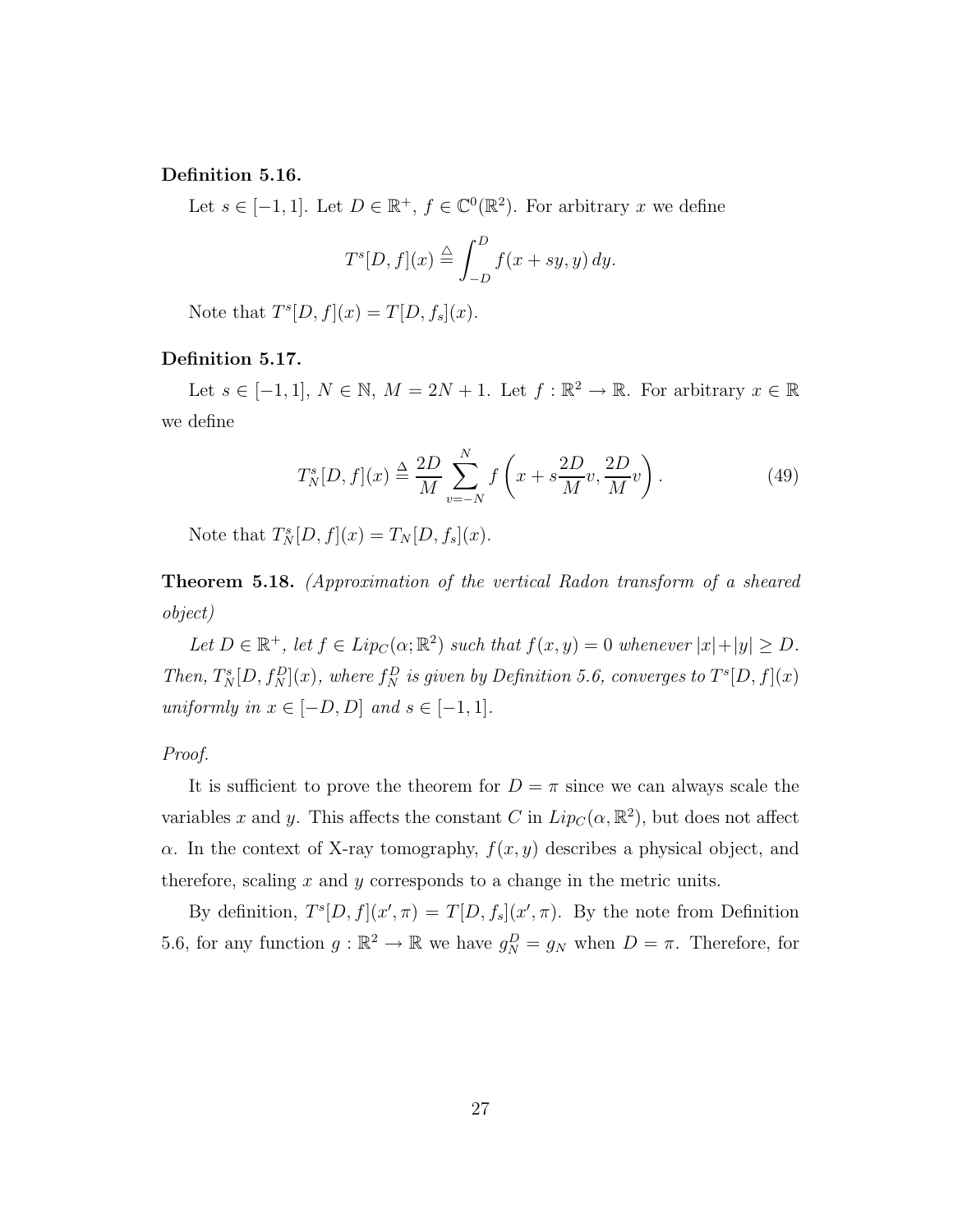$D = \pi$  we have

$$
\left|T^{s}[D,f](x) - T_{N}^{s}[D,f_{N}^{D}](x)\right| = \left|T[D,f_{s}](x) - \frac{2\pi}{M} \sum_{v=-N}^{N} f_{N}\left(x + s\frac{2\pi}{M}v, \frac{2\pi}{M}v\right)\right|
$$
\n(50)

$$
\leq \left| T[D, f_s](x) - \frac{2\pi}{M} \sum_{v=-N}^{N} f\left(x + s\frac{2\pi}{M}v, \frac{2\pi}{M}v\right) \right| +
$$
\n(51)

$$
+\left|\frac{2\pi}{M}\sum_{v=-N}^{N}\left(f\left(x+s\frac{2\pi}{M}v,\frac{2\pi}{M}v\right)-f_{N}\left(x+s\frac{2\pi}{M}v,\frac{2\pi}{M}v\right)\right)\right|.\tag{52}
$$

The expression in Eq. 51 can be written as  $|T[D, f_s](x) - T_N[D, f_s](x)|$ . By Lemma 5.11, for any  $s \in [-1,1]$ , the function  $f_s$  belongs to  $Lip_{C(\sqrt{3})^{\alpha}}(\alpha;\mathbb{R}^2)$ . By Theorem 5.15, the expression in Eq. 51 tends to zero uniformly in both  $x \in [-\pi, \pi]$  and  $s \in [-1, 1]$  as N grows.

Next we consider Eq. 52. For a fixed  $v \in [-N : N]$ , we denote  $g_v(x) =$  $f(x, \frac{2\pi}{M}v)$ . This function belongs to  $Lip_C(\alpha; \mathbb{R})$ . By Lemma 5.7 we have  $g_{v_N}(x) =$  $f_N(x, \frac{2\pi}{M}v)$ . The function  $g_v(x)$  satisfies  $g_v(x) = 0$  for  $|x| \ge \pi - \frac{2\pi}{M}$  $\frac{2\pi}{M}v$ . From Lemma 5.9 there exists a function  $\Phi(C, \alpha, N)$  that tends to zero as N grows such that for any  $s \in [-1, 1]$  and  $x \in [-\pi, \pi]$  we have  $|g_v(x + s_{\overline{M}}^{2\pi})|$  $\frac{2\pi}{M}v$  ) –  $g_{v_N}$   $\left(x + s\frac{2\pi}{M}\right)$  $\frac{2\pi}{M}v\Big)\Big|\leq$  $\Phi(C, \alpha, N)$ . It is important to note that the function  $\Phi(C, \alpha, N)$  does not depend on v. By expanding the definition of  $g_v(x)$ , we see that for any  $v \in [-N, N]$ ,  $s \in [-1, 1]$  and  $x \in [-\pi, \pi]$  the following inequality holds

$$
\left| f\left(x+s\frac{2\pi}{M}v,\frac{2\pi}{M}v\right) - f_N\left(x+s\frac{2\pi}{M}v,\frac{2\pi}{M}v\right) \right| \leq \Phi(C,\alpha,N).
$$

For any  $\varepsilon > 0$  there exists  $N_0$  such that for any  $N > N_0$  we have  $|\Phi(C, \alpha, N)| < \frac{\varepsilon}{2n}$  $rac{\varepsilon}{2\pi}$ . Therefore, for  $N > N_0$  the expression in Eq. 52 is less than  $\varepsilon$  for any  $x \in [-\pi, \pi]$ and  $s \in [-1, 1]$ .

 $\Box$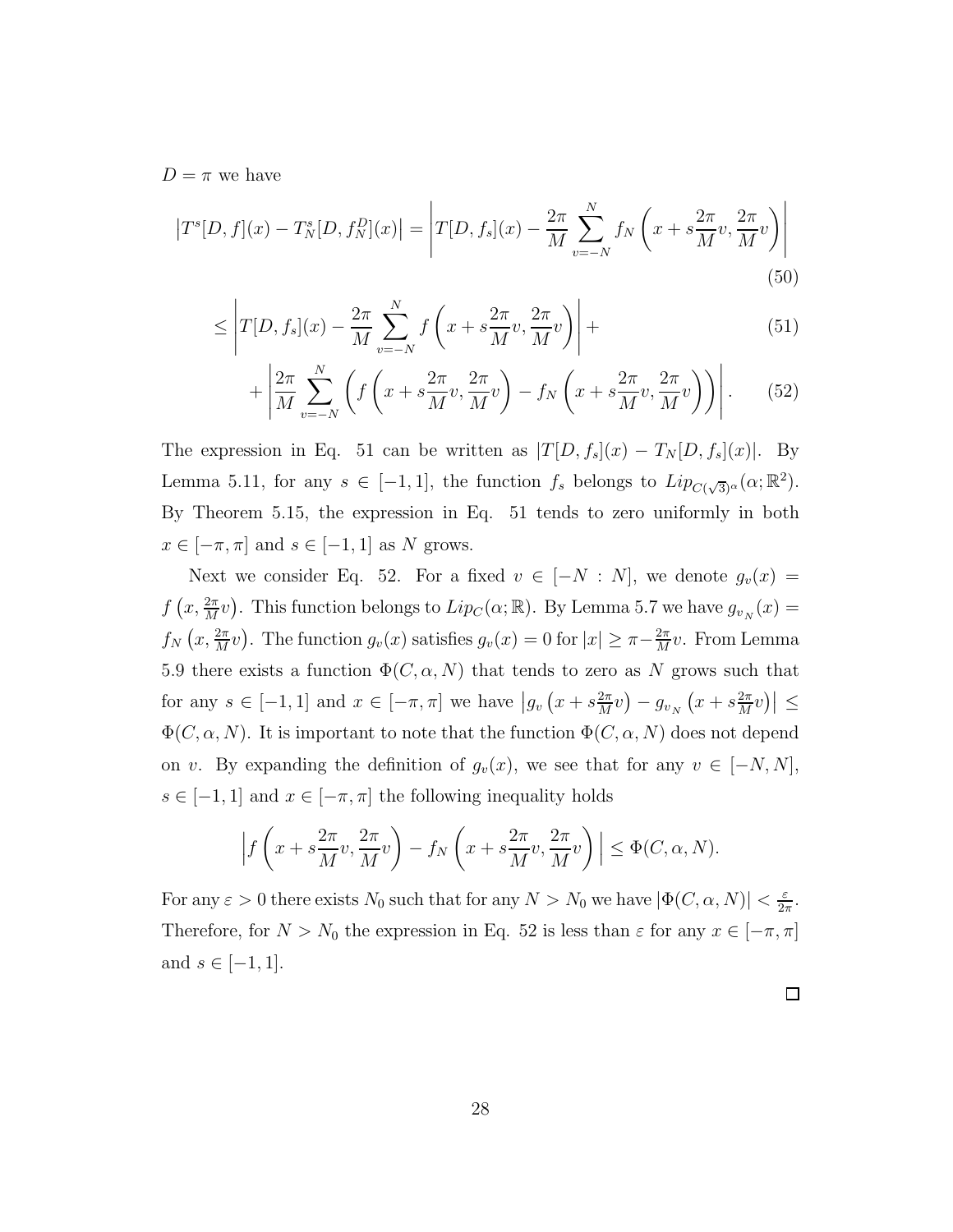# 5.4 2D discrete Radon transform as an approximation of the continuous Radon transform

Let  $D \in \mathbb{R}^+$  and let  $A(D) = \{(x, y) \mid -\frac{D}{2} < x < \frac{D}{3}, -\frac{D}{2} < y < \frac{D}{3}\}.$  Throughout this section we assume that the function  $f(x, y)$  satisfies  $f(x, y) = 0$  for  $(x, y) \notin$  $A(D)$ . This assumption is made only for convenience to simplify subsequent proofs. Technically, this assumption ensures that  $f\left(\frac{2D}{M}\right)$  $\frac{2D}{M}u, \frac{2D}{M}v$  = 0 whenever  $u \notin \left[ -\frac{N}{2} \right]$  $\frac{N}{2}$ :  $\frac{N}{2} - 1$  or  $v \notin \left[-\frac{N}{2}\right]$  $\frac{N}{2}$  :  $\frac{N}{2} - 1$ .

**Theorem 5.19.** Let  $D \in \mathbb{R}^+$ . Let  $f : \mathbb{R}^2 \to \mathbb{R}$  be a function such that  $f(x, y) = 0$ whenever  $(x, y) \notin A(D)$ . Consider the discrete object

$$
I(u,v) = f\left(\frac{2D}{M}u, \frac{2D}{M}v\right), \quad u, v \in \left[-\frac{N}{2} : \frac{N}{2}\right].
$$
 (53)

Then, for any  $u \in [-N:N]$  and  $s \in [-1,1]$  we have

$$
T_N^s[D, f_N^D] \left(\frac{2D}{M}u\right) = \frac{2D}{M} Radon(\lbrace x = u + sy \rbrace, I).
$$

Proof. By the definition,

$$
T_N^s[D, f] \left(\frac{2D}{M}u\right) \stackrel{\Delta}{=} \frac{2D}{M} \sum_{v=-N}^N f_N^D \left(\frac{2D}{M}u + s\frac{2D}{M}v, \frac{2D}{M}v\right). \tag{54}
$$

From the definition of  $f_N^D(x, y)$  (Definition 5.6) we get

$$
f_N^D \left( \frac{2D}{M} u + s \frac{2D}{M} v, \frac{2D}{M} v \right) = \sum_{n,k=-N}^N f \left( \frac{2D}{M} n, \frac{2D}{M} k \right) D_M (n - u - sv) D_M (k - v)
$$
  
= 
$$
\sum_{n=-N}^N D_M (n - u - sv) \sum_{k=-N}^N f \left( \frac{2D}{M} n, \frac{2D}{M} k \right) D_M (k - v)
$$
  
= 
$$
\sum_{n=-N}^N f \left( \frac{2D}{M} n, \frac{2D}{M} v \right) D_M (n - u - sv),
$$
 (55)

where Eq. 55 follows since  $D_M(n)$  equals one for  $n = Mk, k \in \mathbb{Z}$ , and zero otherwise.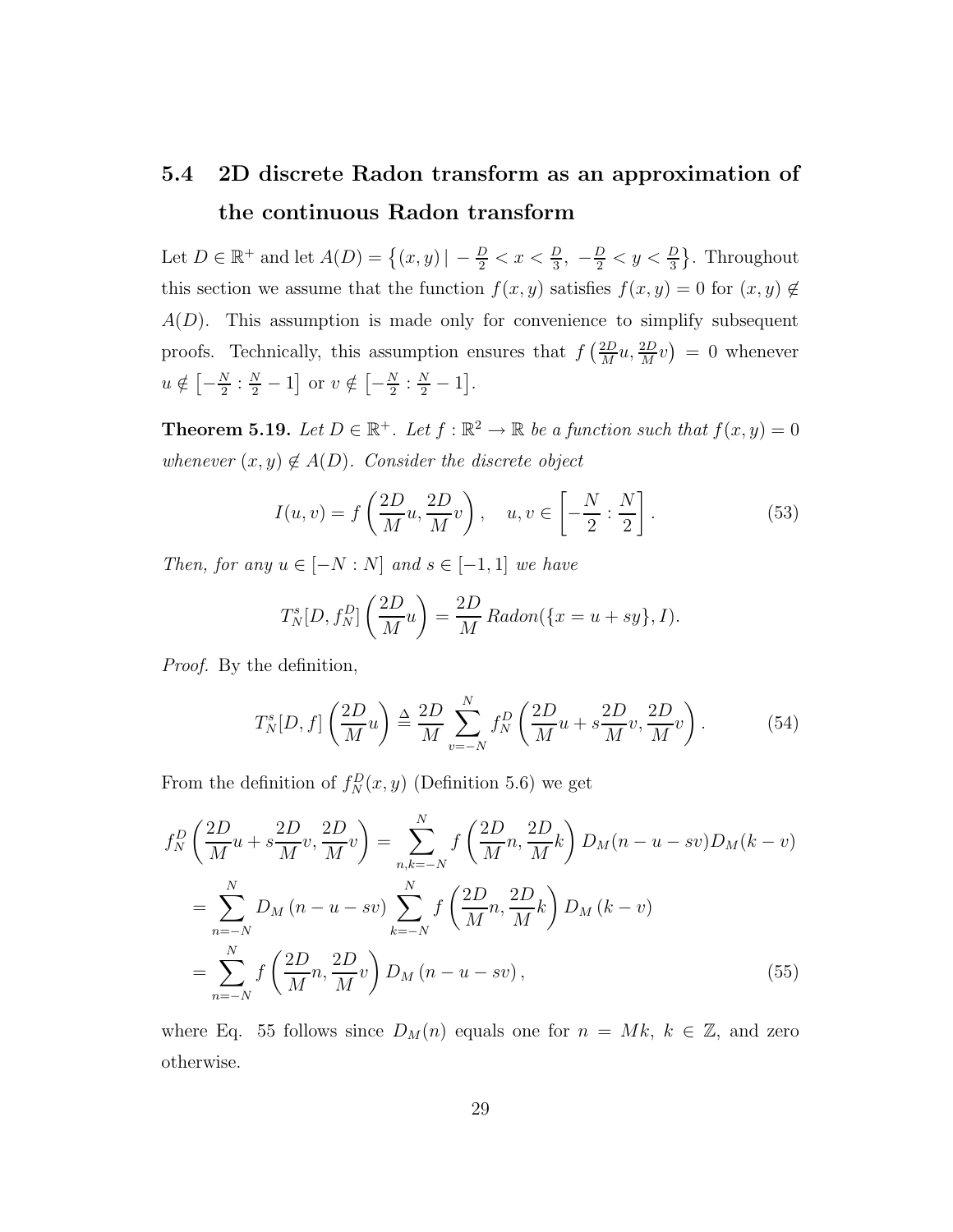Note that  $f\left(\frac{2D}{M}\right)$  $\frac{2D}{M}u, \frac{2D}{M}v$  = 0 for  $u \notin \left[-\frac{N}{2}\right]$  $\frac{N}{2}$ :  $\frac{N}{2} - 1$  or  $v \notin \left[ -\frac{N}{2} \right]$  $\frac{N}{2}$  :  $\frac{N}{2} - 1$ . Note also that  $f(x, y) = 0$  whenever  $|x| \geq \frac{D}{2}$  or  $|y| \geq \frac{D}{2}$ . Based on this observation and Eq. 55 we get

$$
f_N^D \left( \frac{2D}{M} u + s \frac{2D}{M} v, \frac{2D}{M} v \right) = \sum_{n=-N/2}^{N/2-1} f \left( \frac{2D}{M} n, \frac{2D}{M} v \right) D_M \left( n - u - sv \right).
$$

We substitute this expression into Eq. 54

$$
T_N^s[D, f] \left(\frac{2D}{M}u\right) = \frac{2D}{M} \sum_{v=-N}^N \sum_{n=-N/2}^{N/2-1} f\left(\frac{2D}{M}n, \frac{2D}{M}v\right) D_M (n-u-sv).
$$

As we already observed,  $f\left(\frac{2D}{M}\right)$  $\frac{2D}{M}n, \frac{2D}{M}v = 0$  whenever  $v \notin [-N/2 : N/2 - 1].$ Therefore,

$$
T_N^s[D, f] \left(\frac{2D}{M}u\right) = \frac{2D}{M} \sum_{v=-N/2}^{N/2-1} \sum_{n=-N/2}^{N/2-1} f\left(\frac{2D}{M}n, \frac{2D}{M}v\right) D_M\left(n-u-sv\right). \tag{56}
$$

Now, by definition of the 2D discrete Radon transform (Definition 2.1) we have

$$
Radon(\lbrace x = u + sy \rbrace, I) = \sum_{v = -N/2}^{N/2-1} \widetilde{I}^{2}(sv + u, v)
$$
  
= 
$$
\sum_{v = -N/2}^{N/2-1} \sum_{n = -N/2}^{N/2-1} I(n, v) D_{M}(sv + u - n).
$$
 (57)

We substitute Eq. 53 into Eq. 57 to get

$$
Radon(\lbrace x = u + sy \rbrace, I) = \sum_{v = -N/2}^{N/2-1} \sum_{n = -N/2}^{N/2-1} f\left(\frac{2D}{M}n, \frac{2D}{M}v\right) D_M(sv + u - n).
$$

It remains to compare this expression to Eq. 56, bearing in mind that  $D_M(x)$  is  $\Box$ an even function.

When the function  $f(x, y)$  represents an object that is bounded in space, it is always possible to find  $D$  such that conditions of Theorem 5.19 are satisfied. If, in addition, we assume that  $f \in Lip_C(\alpha; \mathbb{R}^2)$  for some C and  $\alpha$ , then we can use the 2D discrete Radon transform to approximate the continuous Radon transform of this object. We prove it formally in Theorem 5.20.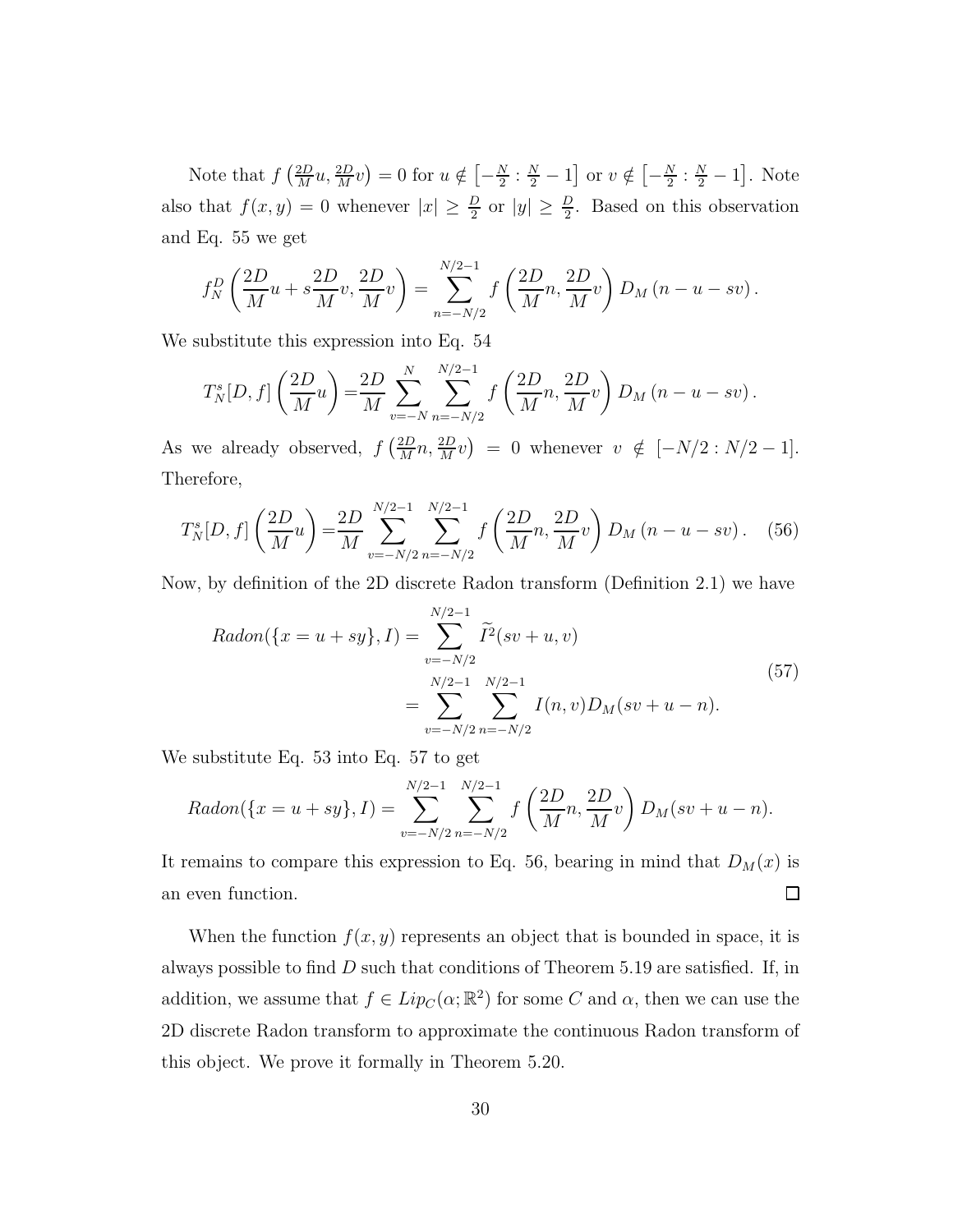**Theorem 5.20.** Let  $D \in \mathbb{R}^+$ ,  $C \in \mathbb{R}^+$ , and  $\alpha \in (0,1]$ . Let  $f \in Lip_C(\alpha, \mathbb{R}^2)$ such that  $f(x, y) = 0$  whenever  $(x, y) \notin A(D)$ . For arbitrary  $N \in \mathbb{N}$  we define a discrete object  $I_N$  by

$$
I_N(u,v) \stackrel{\triangle}{=} f\left(\frac{2D}{M}u, \frac{2D}{M}v\right), \quad u, v \in \left[-\frac{N}{2}, \frac{N}{2} - 1\right]. \tag{58}
$$

Then, for any  $\varepsilon > 0$  there exists  $N_0 \in \mathbb{N}$  such that for any  $N > N_0$ 

$$
\left| \Re_y f\left(s, \frac{2D}{M}u\right) - \sqrt{1+s^2} \frac{2D}{M} Radon(\lbrace x = u + sy \rbrace, I_N) \right| < \varepsilon
$$

for any  $u \in [-N:N]$  and any  $s \in [-1,1]$ .

*Proof.* Fix  $\varepsilon > 0$  and let  $s \in [-1, 1]$ . Under the conditions imposed on f in the statement of the theorem,  $\Re_y f(s, t)$  is given by Eq. 45 when  $t \in [-D, D]$  and equals zero outside this interval. Using Definition 5.16 we rewrite Eq. 45 as

$$
\Re_y f(s, t) = \sqrt{1 + s^2} T^s [D, f](t), \quad t \in [-D, D].
$$
 (59)

By Theorem 5.18, there exists  $N_0$  such that for any  $N > N_0$ 

$$
\left|T^s[D,f](x) - T^s_N[f_N^D](x)\right| < \frac{\varepsilon}{\sqrt{2}}
$$

for any  $x \in [-D, D]$  and  $s \in [-1, 1]$ . Then,

$$
\left| \sqrt{1+s^2} \, T^s[D,f] \left( \frac{2D}{M} u \right) - \sqrt{1+s^2} \, T^s_N[f_N^D] \left( \frac{2D}{M} u \right) \right| < \varepsilon
$$

for any  $u \in [-N:N]$  and  $s \in [-1,1]$ . Replacing the first term in this inequality by  $\Re_y f(s, \frac{2D}{M}u)$  (see Eq. 59) and applying Theorem 5.19 we get the required  $\Box$ result.

Theorem 5.20 states that the continuous Radon transform of an object for lines with intercepts  $\left\{\frac{2D}{M}u \mid u \in [-N:N]\right\}$  can be approximated by means of the discrete Radon transform applied to a Cartesian set of samples this object.

Theorem 5.20 was formulated and proved for  $\Re_y f(s,t)$ , which corresponds to projections along basically vertical lines. An analogous theorem can be proved for  $\Re_x f(s, t)$  and basically horizontal lines by minor modifications of the proofs in Sections 5.3 – 5.4.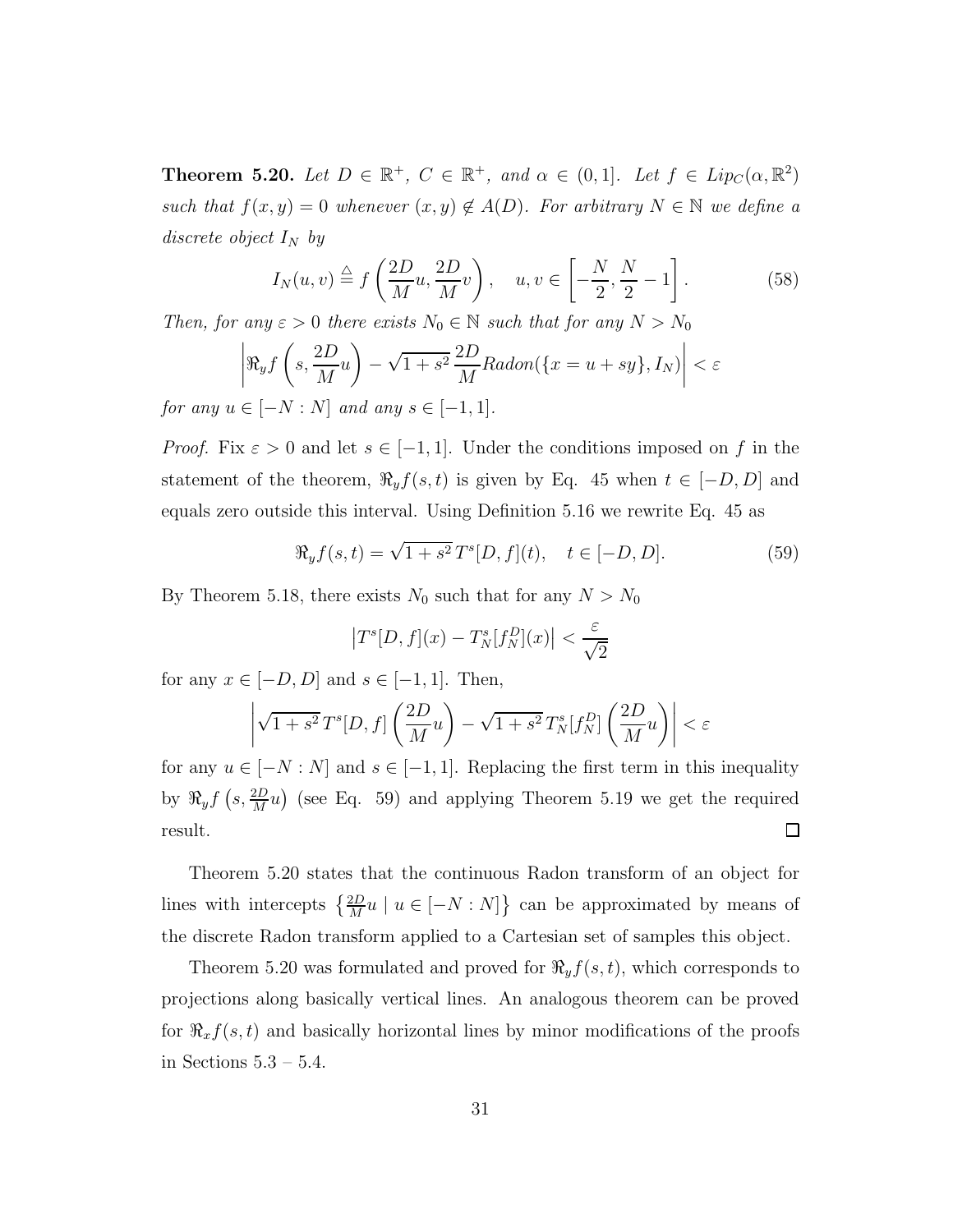# 6 Conclusions

We developed a 2D discrete Radon transform, derived its main properties, and presented fast algorithms for its computation and inversion. The discrete transform is based on a rigorous definition, where each step in the construction is chosen to achieve some desirable property. As a result, the transform does not use arbitrary interpolation schemes, preserves the concept of summation along straight lines, and is rapidly computable and invertible.

We proved a Fourier slice theorem that relates the discrete Radon transform to the pseudo-polar Fourier transform of the underlying image. The fast algorithms for the pseudo-polar Fourier transform provide fast forward and inverse algorithms for the discrete Radon transform.

Finally, we proved that the discrete Radon transform converges to the continuous Radon transform. This enables the discrete Radon transform to be used as an approximation to the continuous Radon transform in digital implementations.

# References

- [1] G. Beylkin. Discrete Radon transform. IEEE Transactions on Acoustics, Speech, and Signal Processing, 35(2):162–172, February 1987. 4.
- [2] M. L. Brady. A fast discrete approximation algorithm for the Radon transform. SIAM Journal on Scientific Computing, 27(1):107–119, 1998. 6.
- [3] A. Brandt and J. Dym. Fast calculation of multiple line integrals. SIAM Journal on Scientific Computing, 20(4):1417–1429, 1999. 7.
- [4] Achi Brandt, Jordan Mann, Matvei Brodski, and Meirav Galun. A fast and accurate multilevel inversion of the Radon transform. SIAM Journal on Applied Mathematics, 60(2):437–462, 2000.